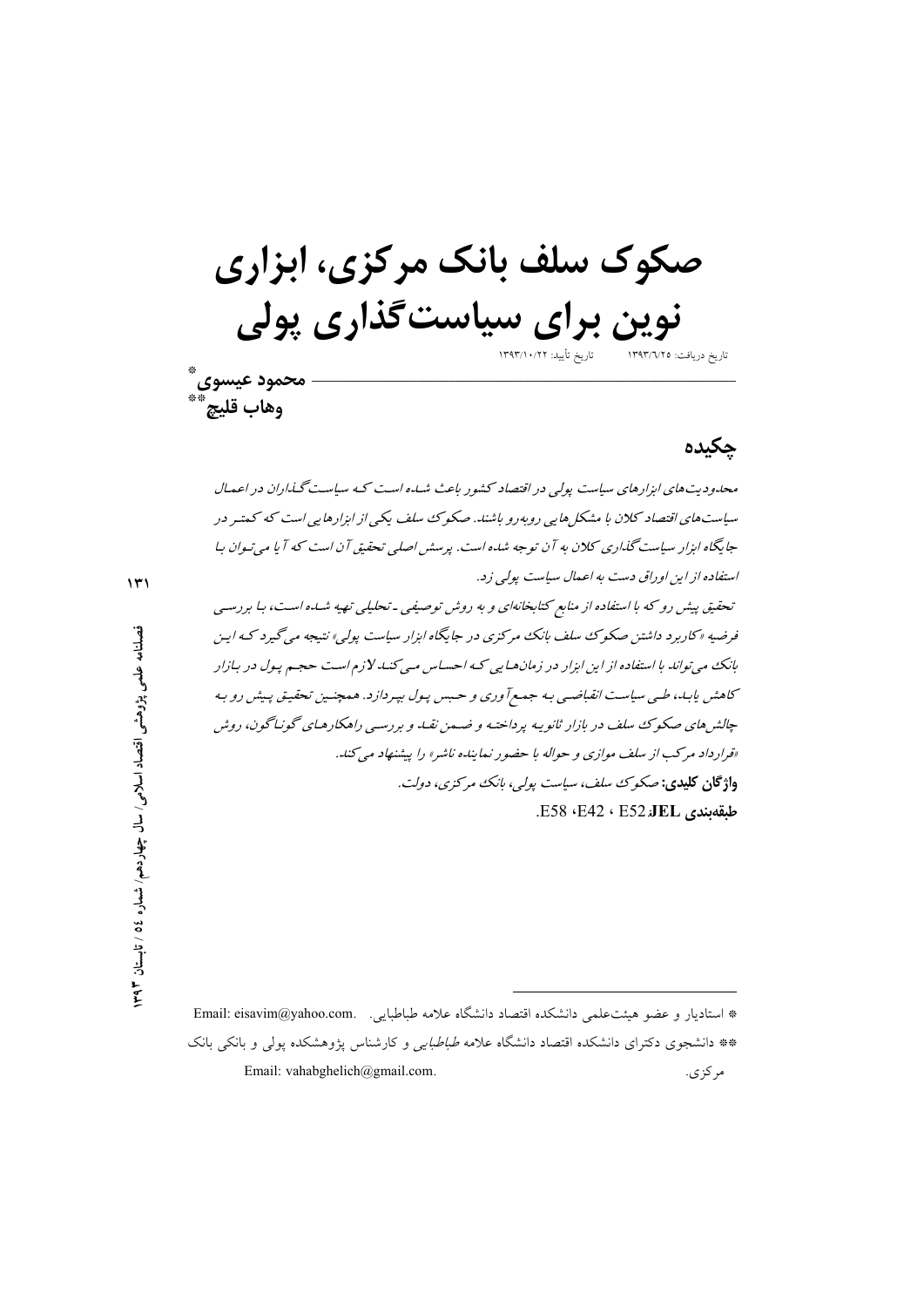#### مقدمه

امروزه در جهان، عمده کاربرد و توسعه نظری اوراق بهادار اسلامی، به روش۵مای تأمین مالی بنگاهها و نهادهای اقتصادی یا مدیریت انواع ریسک آنها معطوف میشود. آنچه در این بین کمتر مورد توجه محققان و صاحبنظران قرار گرفته، استفاده از اوراق بهادار اسلامی در قامت ابزار سیاستگذاری کلان اقتصادی مانند ابزار سیاست پولی است. با توجه به محدودیتهای ابزارهای سیاستی در اقتصاد کشور، نیاز است که در کنار دیگر ابزارهای مشروع سیاستگذاری کلان با نگاهی متفاوت به اوراق بهادار اسلامی، در طراحی و ارائه الگوهای نوین در این حوزه بکوشیم.

تحقیق پیش رو که با استفاده از منابع کتابخانهای و به روش توصیفی ـ تحلیلی تهیه شده است، به دنبال بررسی کاربرد صکوک سلف بانک مرکزی بهعنوان ابزار سیاست پولی است. در ضمن تحقیق پیش رو راهکار جدیدی را برای صحت جواز معامله این دسته از اوراق در بازار ثانویه ارائه می کند.

 $\gamma$ 

# ييشينه تحقيق

تاکنون پیشنهادهایی برای طراحی اوراق بهادار اسلامی برای سیاستگذاری پولی ارائه شده است که از جمله جدیدترین آنان به ترتیب زمانی می توان به موارد ذیل اشاره کرد:

عربی و مع*ارفی* (۱۳۸۹) با روش توصیفی ــ تحلیلی برای حل مشکل فقهی عملیات بازار باز و پرداخت سود اوراق، ابزاری پولی با استفاده از عقدهای اسلامی جعاله، قرض الحسنه و خریدوفروش دین معرفی و از دید اقتصادی و فقهی مورد بررسی قرار دادهاند. نتیجههای این مطالعه نشان میدهد که برای طراحی ابزار مدنظر عقدهای پیش گفته قابلیت خوبی دارند.

*موسویان (*۱۳۸۹) با معرفی صکوک سلف آن را ابزاری برای تأمین مالی پروژههای بالادستی صنعت نفت بر می شمارد. وی در پی اثبات این فرضیه است که با قراردادهای ترکیبی سلف موازی استاندارد و حواله می توان ابزار مشروع و با ریسک بازدهی کنترل شده طراحي كرد كه در بازارهاي ثانويه نيز مشروعيت نقل وانتقال داشته باشد.

قض*اوی و بازمحمدی (*۱۳۹۰) با معرفی اسناد خزانه اسلامی، نقش آن را در اجرای عملیات بازار باز در چارچوب بانکداری بدون ربا مورد مطالعه قرار دادهاند.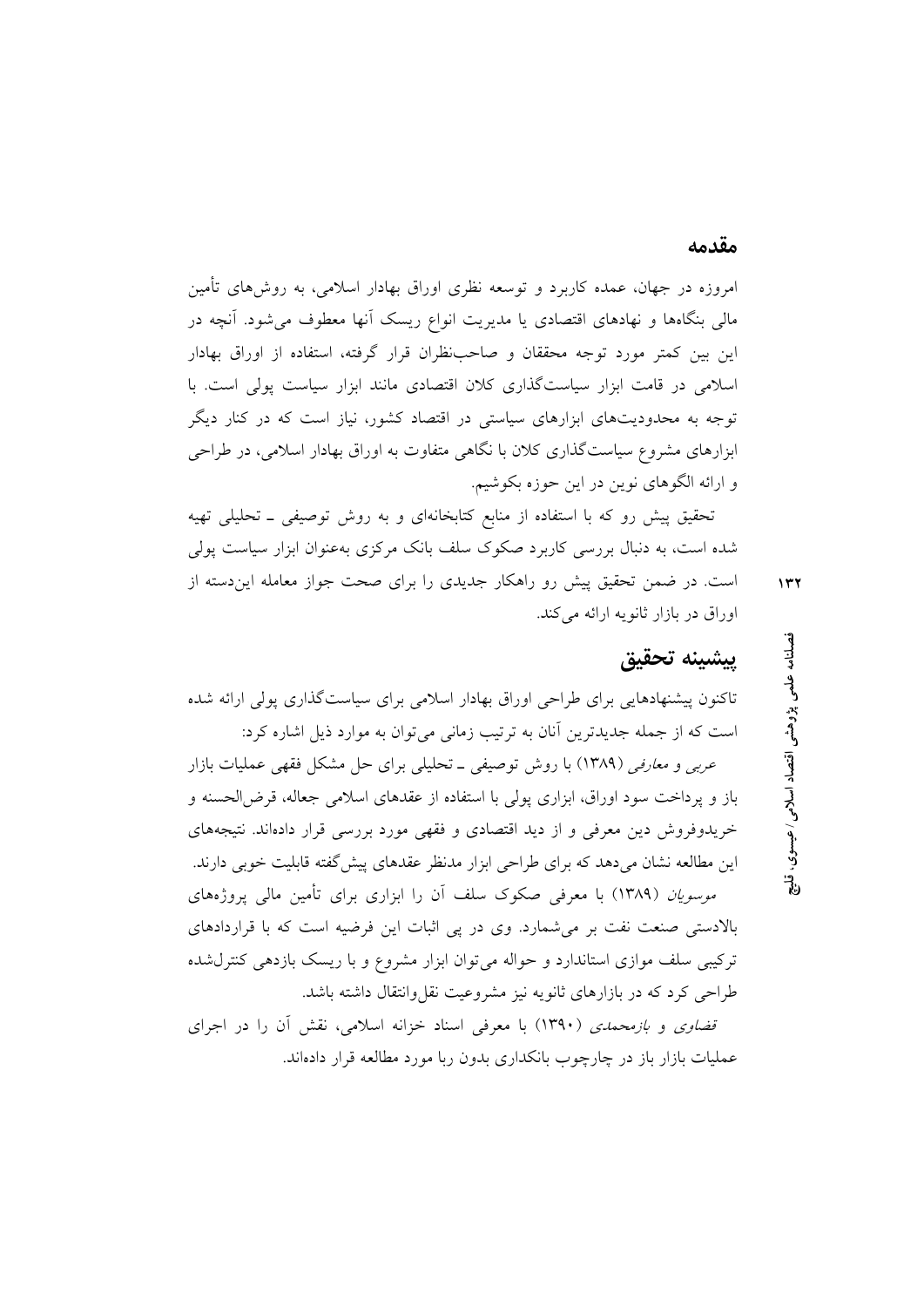*شعبانی و قلیچ (*۱۳۹۰) قابلیتهای ابزارهای مالی اسلامی جهت کاهش تورم را مورد بررسی قرار میدهند. این تحقیق که چهار نوع صکوک اوراق مشارکت، اجاره، مرابحه و استصناع را مورد بحث قرار داده است، نشان میدهد که اوراق پیش گفته به کاهش تورم پولی، تورم فشار هزینه، تورم فشار تقاضا و تا حدودی تورم وارداتی قادر است.

*نظرپور و همکاران (۱۳۹۱) به این نتیجه می رسند که گواهی سپرده قابل معامله به عنوان* ابزاری مکمل دیگر اوراق اسلامی، میتواند در عملیات بازار باز در بانکداری بدون ربا بهکار گرفته شود و بانک مرکزی با خریدوفروش این اوراق، میتواند به مدیریت نقدینگی و اعمال سیاستگذاری پولی مؤثر در اقتصاد کشور بپردازد.

*موسویان (*۱۳۹۱) نیز با معرفی انواع صکوک، اشارههایی به کاربرد هر یک از آنها در سیاستگذاری پولی داشته است.

در مطالعههای خارجی نیز قحف (۱۹۸۹) به طرح بحث استفاده از اوراق مشارکت و  $\mathbf{r}$ اوراق اجاره و مضاربه برای سیاستگذاری پولی اشاره کرده است.

تحقیق پیش رو از دو حیث نوآوری دارد: الف) براساس بررسی۵ای انجامشده، تاکنون پژوهش قابل توجهی درباره کاربرد صکوک سلف در سیاستگذاری پولی به انجام نرسیده و عمده سابقه مطالعاتی این نوع صکوک بر موضوع تأمین مالی خرد و پوشش ریسکهای مالی متمرکز بوده است. ب) در تحقیق پیش رو الگوها و راهکارهای پیشنهادی دیگر محققان مبنی بر استفاده مشروع از صکوک سلف در بازار ثانویه مورد نقد و بررسی قرار گرفته و راهکار جدیدی ارائه شده است.

# ابزارهای سیاست پولی در اقتصاد ایران

با پیروزی انقلاب اسلامی و تصویب قانون عملیات بانکی بدون ربا، جهت گیری های کلی سیاستهای اقتصاد کلان در برنامههای توسعه تحت تأثیر هدفهای این قانون قرار گرفت که مهم ترین اقدام آن، حذف بهره از نظام بانکی ایران و جایگزینی سود بانکی (بازدهی) به جای آن بود. بنابر اعلام سایت بانک مرکزی در دستهبندی کلی میتوان از دو نوع ابزار سیاست پولی قابل تفکیک که در اختیار بانک مرکزی ایران قرار دارد، نام برد: الف) ابزارهای مستقیم که شامل مواردی مانند کنترل نرخهای سود بانکی و سقف اعتباری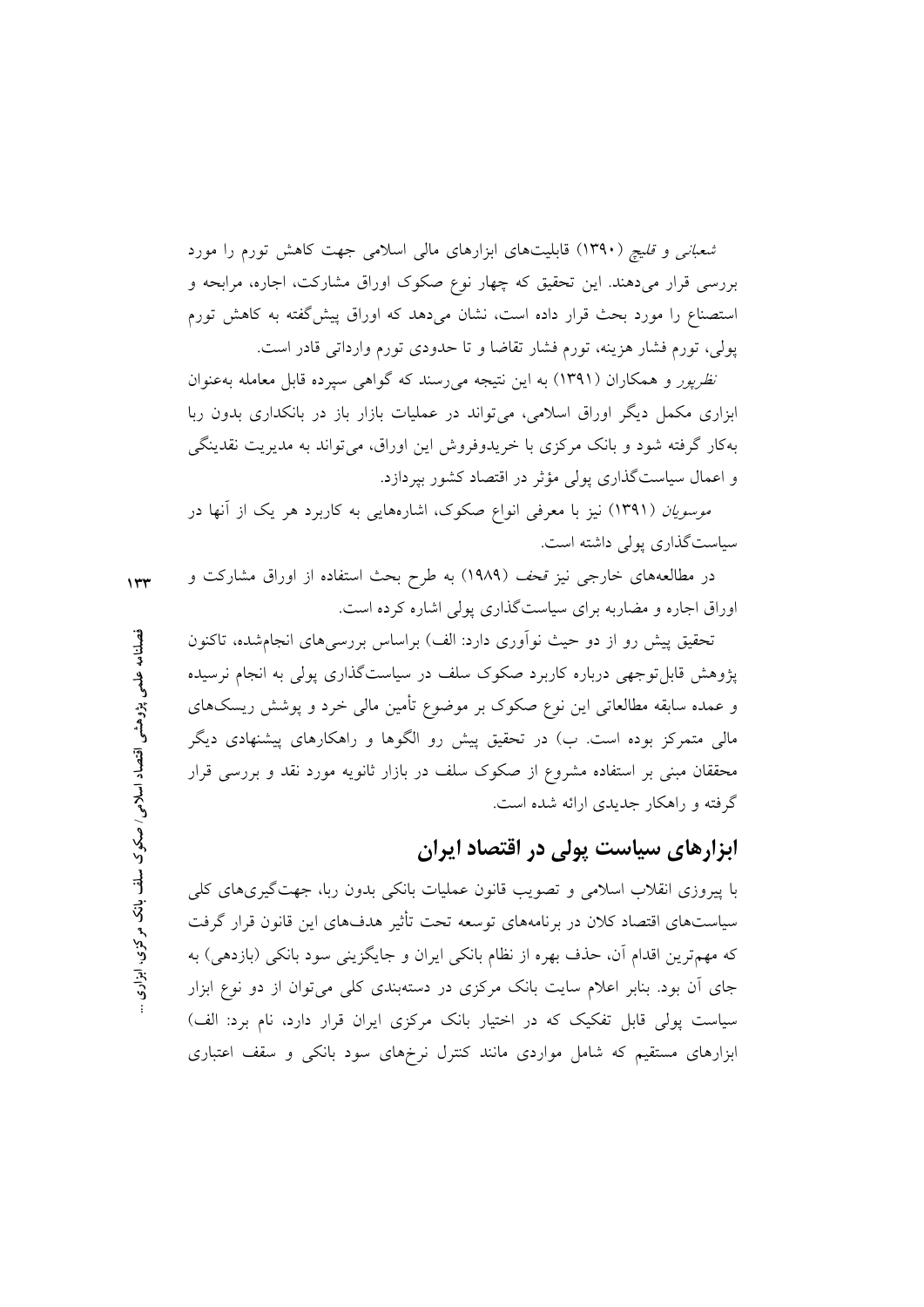میشود. ب) ابزارهای غیرمستقیم که شامل نسبت سپرده قانونی، اوراق بانک مرکزی و سپرده ویژه بانکها نزد بانک مرکزی است.

صکوک سلف در جایگاه ابزار سیاست پولی

در تحقیق پیش رو، صکوک سلف بانک مرکزی بهعنوان ابزاری برای سیاستگذاری پولی پیشنهاد شده است. مزیت این نوع صکوک آن است که به پروژه خاصی منحصر نیست و وجوه حاصل از فروش أن به مالكيت ناشر درمي أيد و ناشر مي تواند وجوه را در هر امري که خود صلاح می داند مصرف کند. حال اّنکه در صکوک مشارکت وجوه جمع|َوریشده باید در همان یروژه خاص قرارداد مورد استفاده قرار گیرد.

# معرفی عقد و صکوک سلف

 $1 + f$ 

سلف (سلم) در لغت به معنای پیشپرداخت و بیع سلف به مفهوم پیش خرید یا پیش فروش است. بیع سلف هنگامی است که مبیع کلی و در ذمه، ثمن نقد و معلوم و تعهد فروشنده (مسلمالیه) در تسلیم مبیع به خریدار (مسلم)، مؤجل است. در این عقد، در ابتدا خریدار قیمت کالا را میپردازد و کالا را در زمانی معیّن در آینده تحویل میگیرد.

سازوکار صکوک سلف به این شکل است که بانی اوراقی با عنوان صکوک سلف منتشر می کند، بهطوری که هر ورق از این صکوک، بیانگر قراردادی مستقل است. در این قرارداد، شرکت بهعنوان فروشنده و سرمایهگذارانی که به خرید این اوراق اقدام میکنند خریدار کالای مندرج در قرارداد شمرده می شوند. هر ورقه سلف، متضمن تحویل مقدار مشخصی از یک کالای خاص به دارنده اوراق است. کمیت و کیفیت کالا بهصورت کامل در ورقه مشخص می شود. بانی اوراق، وجوه را از خریداران اوراق سلف دریافت و آن را صرف نیازهای مال<sub>ی</sub> خود می کند؛ سپس در تاریخ سررسید ملزم و متعهد می شود کالاهای مندرج در قرارداد را به خریداران تحویل دهد؛ از این رو با انتشار اوراق سلف، بانی می تواند نیاز نقدینگی خود را مرتفع سازد و سرمایهگذاران نیز با خرید اوراق سلف این فرصت را دارند که کالای مورد نیاز خود را در تاریخ سررسید تهیه کنند و چنانکه قیمت کالا در بازار در تاريخ سررسيد بالاتر از قيمت توافقي در قرارداد سلف باشد آنگاه مابهالتفاوت اين دو مبلغ، سود سرمایهگذاران را تشکیل میدهد. فصلنامه علمى بژوهشى اقتصاد اسلامى ⁄ عيسوى

 $\frac{1}{2}$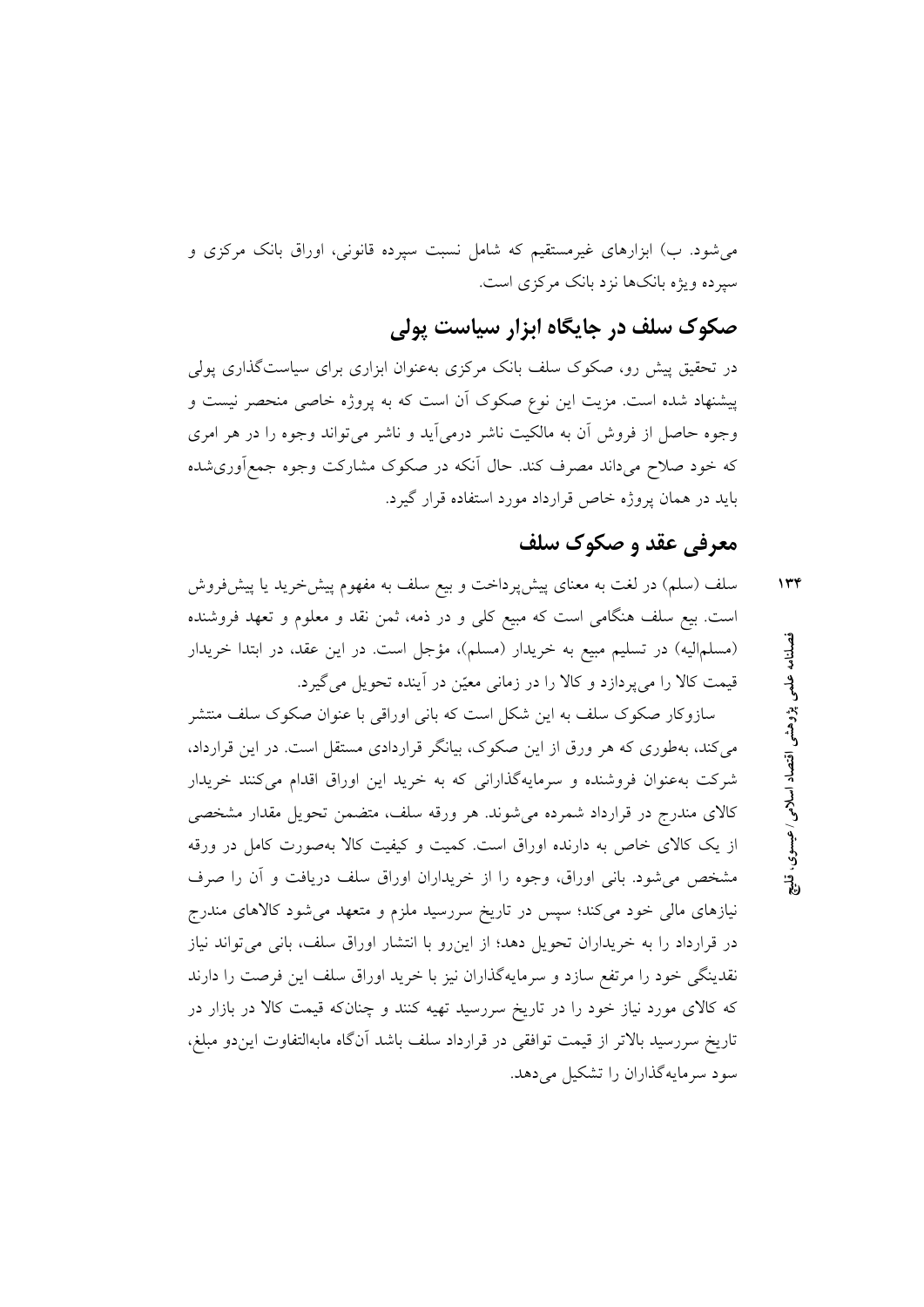## الگوی پیشنهادی: صکوک سلف بسته صادراتی

کالای مورد نظر در این ابزار، سبدی از کالاهای صادراتی است که دولت متولی تولید و صادرات آن است. اقلام این سبد می تواند مواردی مانند نفت، متانول، بوتان مایع شده، پروپان مایع شده، سنگ آهن، سیمان و … با مقدار، جنس و نوع مشخص باشد که از لحاظ کمیت و موجودبودن در بازار بر حسب تجربههای گذشته، همواره وضعیت مناسبی داشته باشد. مزیت تشکیل سبد کالای صادراتی نسبت به انتخاب یک کالا مانند نفت یا سنگ اّهن، کاهش اثرها و شوکهای قیمتی است که بهطور عموم در یک یا چند کالای صادراتی معدود به وقوع مي پيوندد. ترکيب سبد کالايي بسته به شرايط موجود در هنگام انتشار اوراق، قابل تغییر است. در این الگو ناشر، بانک مرکزی است که از یکسو با فروش اوراق به سرمایهگذاران حقیقی و حقوقی در جایگاه فروشنده کالای سلف قرار دارد (طرف اول) و از سوی دیگر با انعقاد قرارداد حق خرید کالا از دولت، خریدار کالا است (طرف دوم).

در طرف اول، افراد حقيقي و حقوقي قادر خواهند بود با سرمايه كلان و خرد اين اوراق را از بانک مرکزی بخرند. خریدار این اوراق، مالک مقدار معیّنی کالای کلی استاندارد که بر ذمه ناشر اوراق است می شود. بانک مرکزی (ناشر) متعهد می شود که در سررسید آن کالا را به همان صورتی که در قرارداد مشخص شده است، به خریدار اوراق تحویل داده یا در صورت تمایل دارنده اوراق با وی تسویه نقدی کند.

در طرف دوم بانک مرکزی با خرید حق خرید از دولت، دولت را متعهد می کند که سبد کالایی که قرار است بهوسیله اوراق بهطور سلف به خریداران اوراق فروخته شود را در سررسید اَن اوراق به بانک مرکزی بفروشد. علت انتخاب حق اختیار خرید اَن است که ممکن است در طرف اول بخش فراوانی از دارندگان اوراق پیش از سررسید با تسویه نقدی، اوراق را به بانک مرکزی بازگردانند و نیازی به تحویل تمامی کالا نباشد و تنها به اندازهای که برخی از دارندگان اوراق خواهان تحویل فیزیکی کالا یا فروش وکالتی اَن هستند، با استفاده از حق اختیار خرید از دولت کالا خریده شده و به آنان تحویل شود یا با وكالت از طرف آنان در بازار به قیمت روز فروخته شود.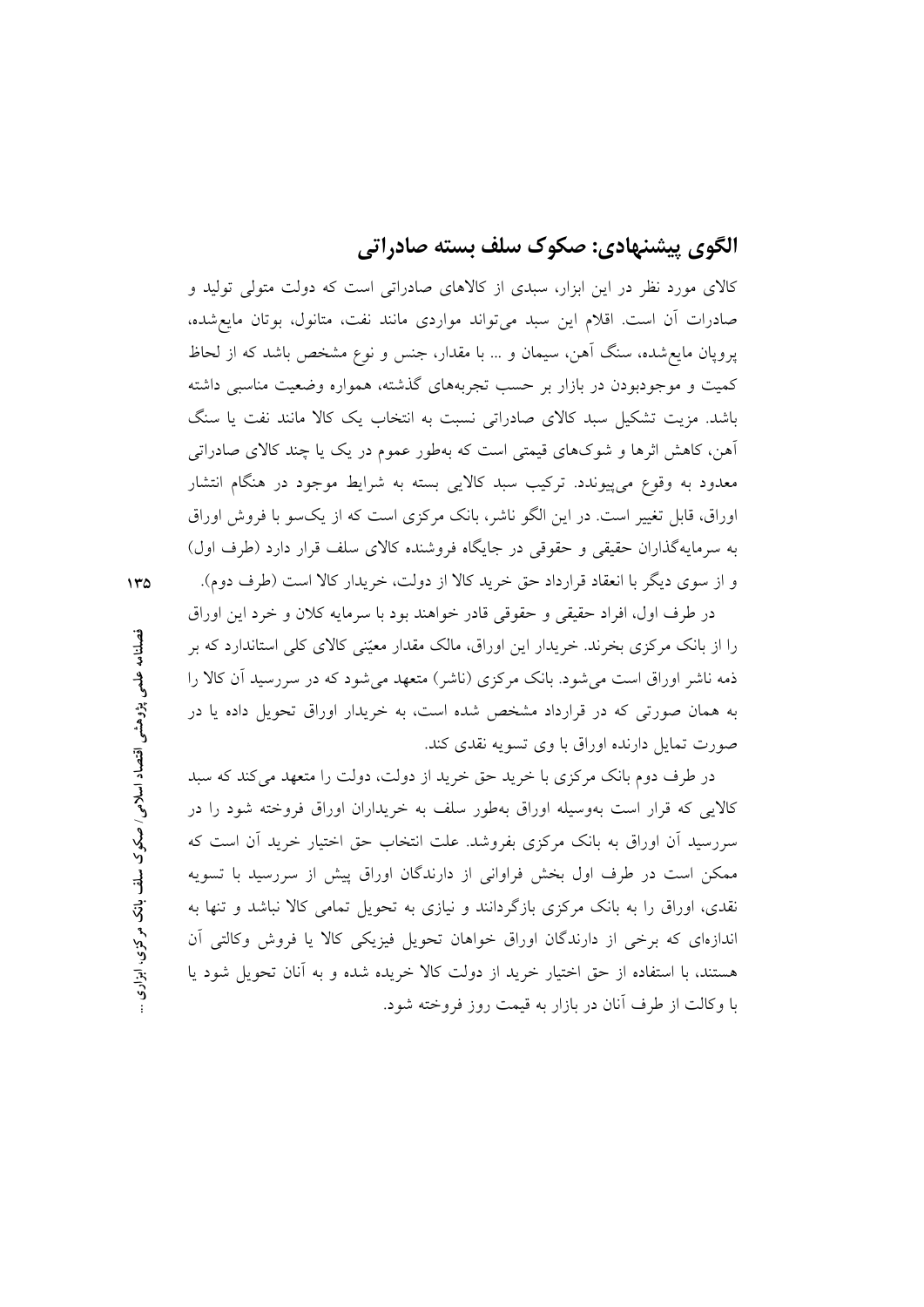### الگوي عملياتي

با توجه به آنچه در نمودار ۱ مشخص است، مراحل عملیاتی استفاده از صکوک سلف بەصورت ذیل میباشد:



۱. بانک مرکزی اوراق صکوک سلف را بهوسیله بانکها یا شرکتهای تأمین سرمایه به دست متقاضیان می رسد. متقاضیان سبد کالایی مورد نظر و مورد توافق را از بانک مرکزی بر مبنای عقد سلف، پیش خرید میکنند. در این حال، بانک مرکزی متعهد می شود که در سررسید سبد کالایی مدنظر را تهیه و به دارندگان اوراق تحویل دهد.

۲. وجوه جمع[وری بهوسیله بانکها یا شرکتهای تأمین سرمایه به دست ناشر جهت اعمال سیاست پولی میرسد.

۳. بانک مرکزی حق اختیار خرید مقدار مشخصی کالا تحت عنوان سبد کالایی را (به میزانی که به انتشار اوراق برای سیاستگذاری نیاز دارد) با ویژگیهای مشخص از دولت میخرد؛ به این معنا که در صورت تمایل بانک مرکزی در سررسید مشخص با پرداخت مبلغی مشخص می تواند سبد کالای مشخص شده را از دولت خریده و دولت مؤظف به تحویل سبد کالایی به وی است.

٤. در سررسید، بانک مرکزی با پرداخت وجه خرید سبد کالا (به مقدار اوراقی که تسویه نشده و هنوز در تعهد بانک مرکزی است)، آن را از دولت تحویل میگیرد. فصلنامه علمی پژوهشی اقتصاد اسلامی ⁄ عیسوی.

 $\ddot{a}$ 

 $\gamma$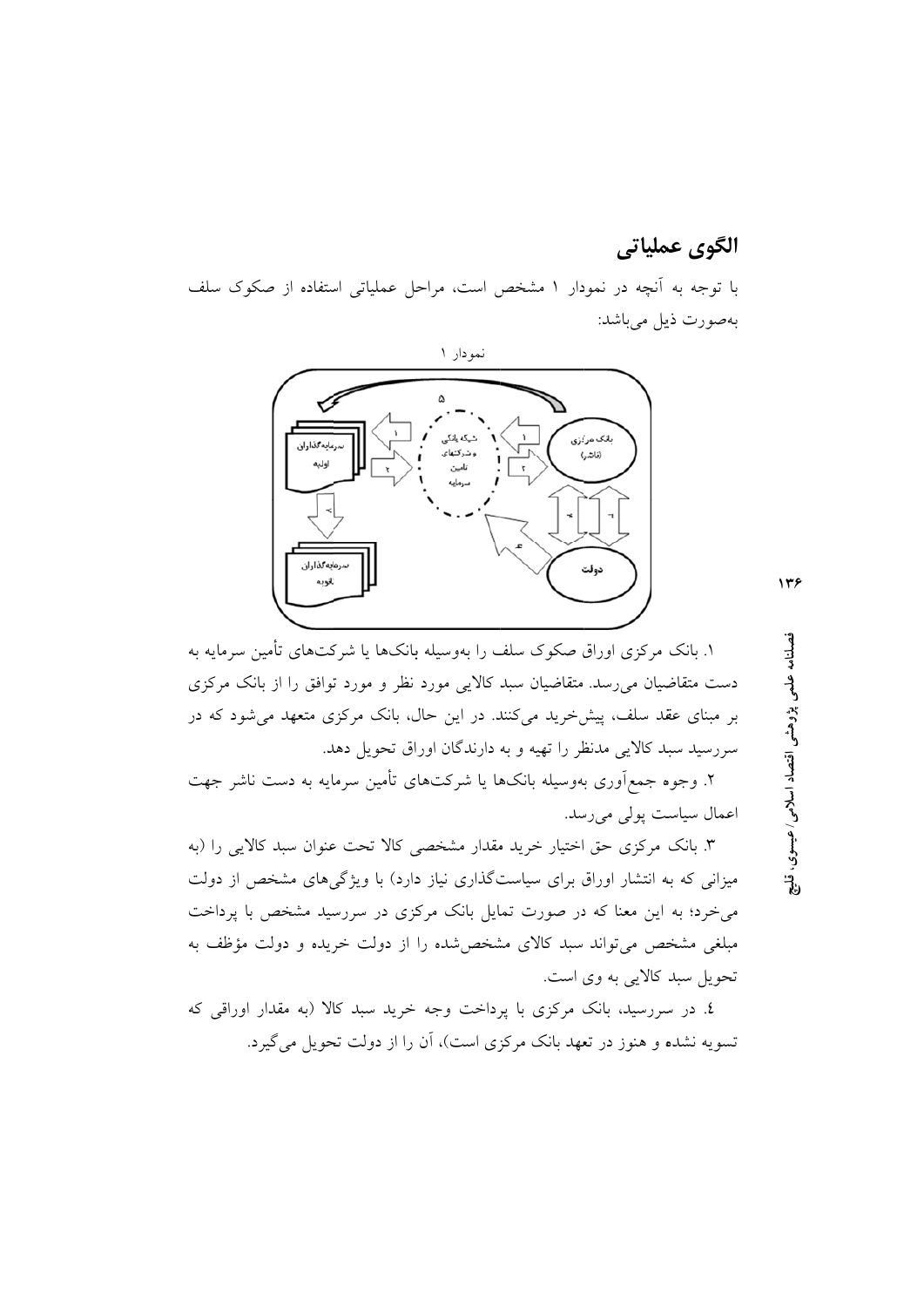٥. دارندگان اوراق (مالکان حقیقی سبد کالایی) که تمایل به تحویل فیزیکی سبد کالایی دارند و شرایط آن را نیز دارند، سبد کالا را از بانک مرکزی تحویل می گیرند.

٦. البته دولت می تواند سبد کالای اّندسته از دارندگان اوراق را که مایل به فروش سبد خود هستند، به وكالت از طرف أنان در بازار به قيمت روز فروخته و وجه أن را تحويل دارندگان اوراق دهد؛ از این رو سبد کالایی تحویل فیزیکی نمی شود. شایان اشاره است که دارندگان اوراق در زمان خرید اوراق این وکالت را به دولت داده و دولت در جایگاه وکیل دارندگان اوراق حقالوکاله خود را برای انجام عملیات فروش سبد کالایی در بازار از مبلغ کل کسر کرده و مابقی را پرداخت می کنند.

۷. دارندگان اوراق قادر هستند با تحویل اوراق به افراد دیگر در بازار ثانویه تحت قرارداد سلف موازی، کالایی که مالک هستند و در ذمه ناشر است را به آنان بفروش رسانده و با دریافت وجه، آنان را مالک سبد کالایی پیش خرید شده کنند.

## بررسي فقهي الگوي پيشنهادي

جواز معامله سلف، اجماعی است. در **وسایل الشیعه** نیز حدود پنجاه روایت در سیزده باب تحت عنوان ابواب السلف آمده است (حرّ عاملي، ١٤٠٩ق، ج١٨، ص ٢٨٤). در عقد سلف نیز مانند دیگر انواع بیع، قواعد عمومی قراردادها از جمله اهلیت طرفین، توافق دو اراده، مشروعيت جهت معامله و ... از شرايط اساسى صحت عقد است.

# بررسی چالش های فقهی

بررسی فقهی صکوک سلف نشان میدهد که استفاده از این ابزار در بازار اولیه بدون مشکل فقهی است؛ اما معامله این اوراق بهعنوان ابزار مالی ممکن است پنج چالش فقهی را مطرح سازد که در ادامه به آن پر داخته می شود:

#### ١. پرداخت کل مبلغ سلف در هنگام معامله

یکی از شرایط صحت معامله سلف آن است که ثمن در مجلس عقد پیش از جدایی فروشنده و خریدار از همدیگر بهطور نقد تحویل فروشنده سلف شود. از آنجا که در سلف مثمن با تأخير تحويل مي شود، اگر ثمن نيز في|لمجلس پرداخت نشود، شبهه بيع كالي به

 $\gamma$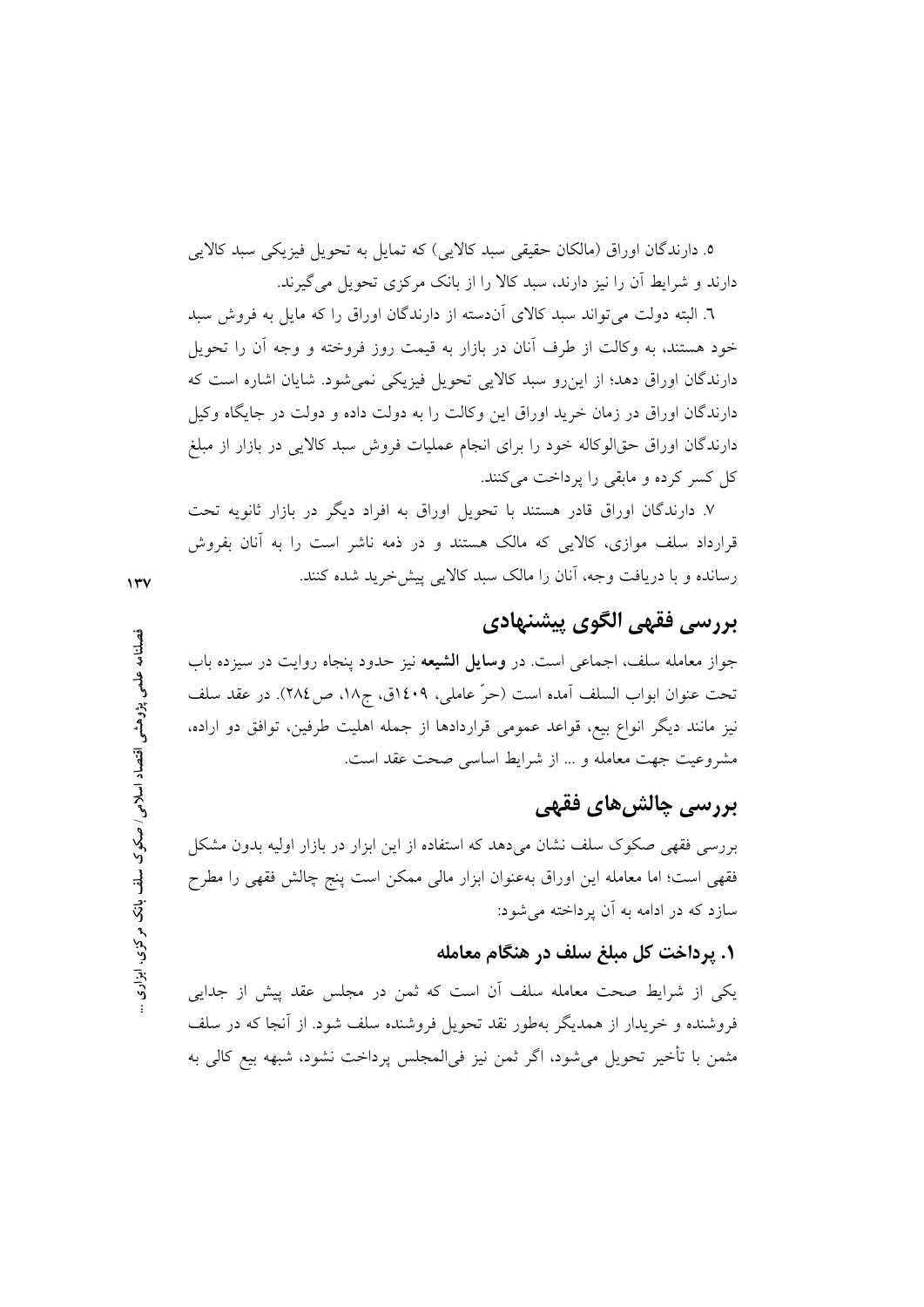کالبی پیش می]ید. برخی فقیهان مانند شیخ *طوسی ﷺ* (شیخ طوسی، ۱۳۸۷، ج۲، ص۱۷۰)، /بز/دریس،ﷺ (ابن|دریس، ١٤١٠ق، ج٢، ص٣٠٧)، *ابنزهره*ﷺ (ابنزهره، ١٤١٧ق، ص٢٢٧)، محقق حَ*لَّى ﷺ* (محقق حلَّى، ١٤٠٣ق، ج٢، ص٢٨٩)، *علامه حَلَّى ﷺ* (علامه حلَّى، ١٣٧٤. ج۱۱، ص۳۳۵) و *نجفی* (نجفی، [بیتا]، ج۲٤، ص۲۸۹) این شرط را ذکر کرده و عدم تحقق آن را سبب بطلان معامله قلمداد كردهاند. با نگاهی به نظرها و استدلالهای فقیهان درمی یابیم که این افراد بنا به دلایلی نقدبودن ثمن را شرط صحت معامله سلف دانستهاند که مهمترین آنان عبارت است از اجماع (علامه حلی، ١٣٧٤، ج١١، ص٣٣٥ ابنزهره، ٤١٧ق، ص٢٢٧/ نجفي، [بيتا]، ج٤٢، ص٢٨٩)، اقتضاى ماهيت عقد، اصل عدم ملك و نقل (نجفي، [بيتا]، ج٢٤، ص٣٢٠)، نفي بيع دين به دين (عاملي، ١٤١٣ق، ج٣، ص٤١٢) و نفي غرر (فراهانيفرد، ١٣٨٨، ص١٩).

در پاسخ باید گفت گرچه در حکم این مسئله جای تردید وجود دارد؛ اما بنابه رعایت نظر مشهور فقیهان در لزوم پرداخت ثمن سلف در مجلس قرارداد، الگوی عملیاتی بهصورتی پیشنهاد شده است که کل قیمت کالای مورد سلف در مجلس عقد پرداخت شود.

#### ۲. سفتهبازی با صکوک سلف

منظور از سفتهبازی فعالیتی اقتصادی است که با پیش بینی تغییرهای قیمتی کالا، اوراق بهادار یا ارز بهدنبال کسب سود است. در قرارداد سلف، اغلب خریداران قصد استفاده از كالاي پيش خريد شده را ندارند؛ بلكه هدف آنان كسب سود يا مديريت ريسك است.

در بین فقیهان شیعه بنابه نظر اکثریت در حالتی که سفتهبازی بهصورت واقعی و بدون پدیدساختن اختلال و شوک در بازار به انجام برسد، منعی بر آن وارد نیست (احمد، ۱۳۷٤، ص۳۱۹ـ۳۲۰)؛ بنابراین اگر مانعی چون کذب و تبانی وجود نداشته باشد، صرف سفتهبازی مانع صحت معامله نیست؛ از اینرو فقیهان شیعه و اهل تسنن شرط عدم سفتهبازی را در صحت معاملهها شرط نكرده و براساس عمومات مشروعيت چنين معاملههايي را صحيح دانستهاند (فراهانی فرد، ۱۳۸۸، ص۲۲). فصلنامه علمي پژوهشي اقتصاد اسلامي/ عيسوي.

涓

 $\lambda$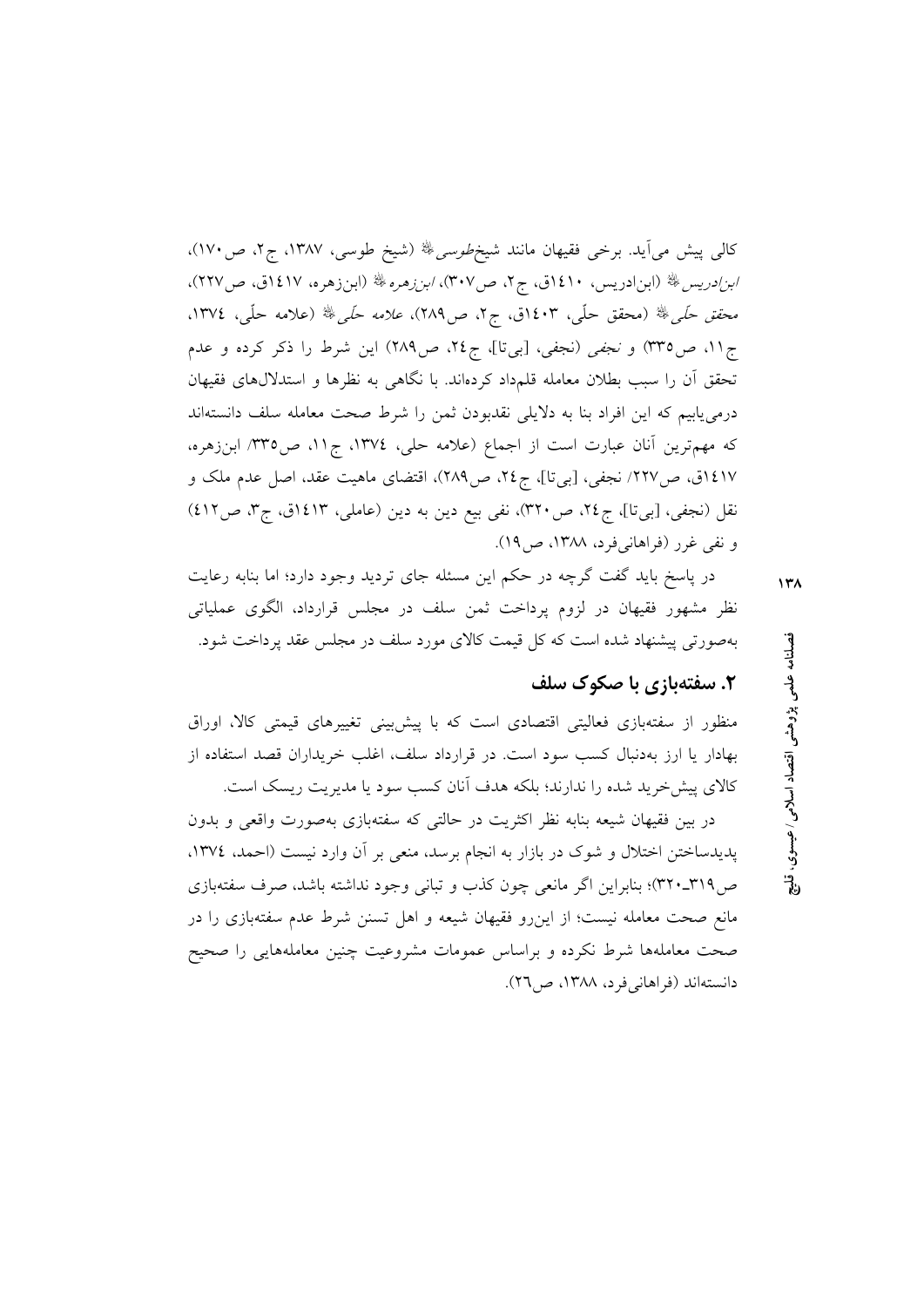### ٣. شبهه بيع|لعينه

ممکن است این تصور پیش بیاید که این نوع معامله به واسطه اینکه ناشر هنگام پیش فروش کالا به خریدار اول با شرط ضمن عقد سلف شرط می کند که در صورت تمایل به انعقاد سلف موازی فقط می تواند این کالا را به نماینده ناشر که در بازار ثانویه فعال است بفروشد و نه شخص دیگر، شبهه بیع|لعینه دارد. در پاسخ باید گفت؛ اولاً، بیع|لعینه به خرید کالا بهصورت نسیه و فروش نقدی آن به بهای کمتر گفته میشود (موسوی خویی، ۱۳۷۷، ج٥، ص ٥٣١)؛ در حاليكه در اين مرحله فروش نسيه وجود ندارد؛ ثانياً، بيع|لعينه به اين صورت است که معامله نخست به انجام معامله دوم مشروط شود (همان، ج٥، ص٣٨٢). به عبارتي اگر معامله دوم رخ ندهد صحت معامله اول نیز خدشهدار میشود. در صورتی که در این مرحله، خریدار می تواند تا سررسید صبر کرده و کالا را (یا وجه ناشی از فروش وکالتی آن را) شخصاً تحویل بگیرد و بدون یدیدآمدن معامله دوم، معامله اول بهطور صحیح به پایان برسد؛ از این رو اگر فروش اوراق به نماینده ناشر هم صورت نپذیرد یا به عبارتی معامله دوم به ثمر نرسد باز هم معامله اول صحیح است.

#### ٤. شرط مخالف مقتضاي عقد

چالش دیگر آن است که شرط فروش اوراق فقط به یک نفر و آن هم نماینده ناشر مخالف مقتضای عقد است. در پاسخ به این شبهه باید گفت که در احکام بیع، اسقاط خیارات (غیر از خیار غبن فاحش) در شرط ضمن عقد از لحاظ شرعی مانع ندارد. اگر محدودسازی طرفین معامله با اسقاط خیارات مخالف مقتضای عقد نیست، به طریق اولی محدودسازی وی در فروش اوراق به یک نفر هم مخالف مقتضای عقد نخواهد بود.

# ٥. ممنوعیت فروش دوباره سلف پیش از سررسید

از لحاظ فقهی کالای پیش خرید شده در قرارداد سلف را نمیتوان پیش از سررسید فروخت. اگر هدف، تأمین مالی باشد و بازار اولیه کفایت هدف انتشار صکوک سلف را بکند، مانعی وجود نخواهد داشت؛ اما از آنجا که ابزارسازی اوراق بهادار اسلامی در سیاستگذاری کلان اقتصادی بهشدت نیازمند بازار ثانویه و خریدوفروش دوباره است، باید این مشکل را بیشتر مورد بررسی قرار داد و راهحلهایی برای آن پیدا کرد؛ گرچه برای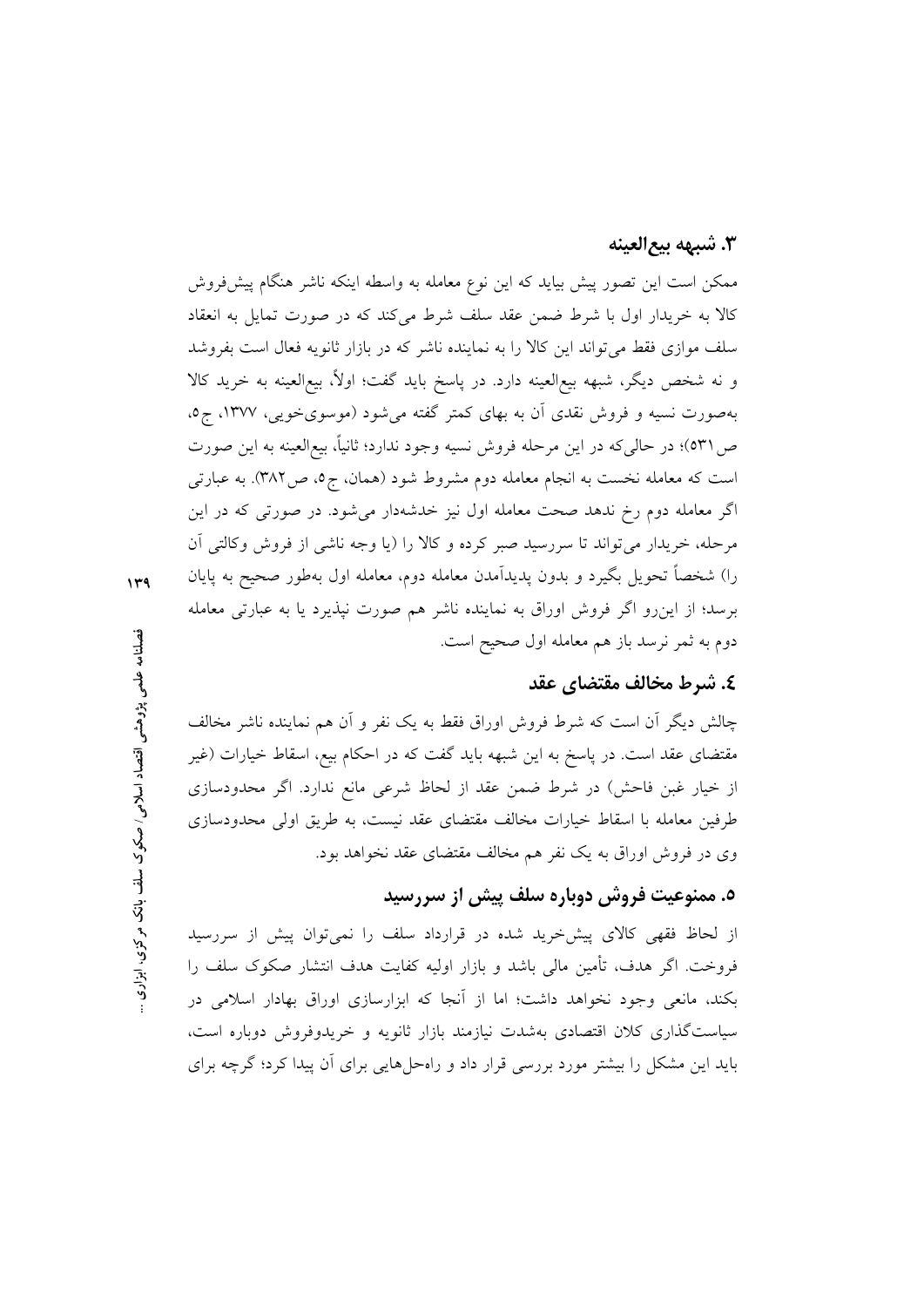اهم دلایل فقیهان شیعه و اهل تسنن بر عدم جواز بیع کالا پیش از سررسید در عقد سلف، پاسخهایی عنوان شده است (فراهانیفرد، ۱۳۸۸، ص۲۳ـ۲٤)؛ اما بنابر نظر بسیاری از فقیهان مبنی بر ممنوعیت فروش کالا در عقد سلف پیش از سررسید، ما را بر آن میدارد تا راهحلي جهت حل مشكل بيانديشيم.

بررسی راهحلهای ارائهشده در چالش پنجم

#### الف) سلف موازي

در سلف موازی به موازات قرارداد سلف اولیه، قرارداد سلف ثانویهای منعقد می شود که از نظر تعهدها و اثرهای مترتب بر قرارداد، استقلال کاملی نسبت به قرارداد اول دارد. در این الگو کسی که کالایی را بهوسیله صکوک سلف پیش خرید کرده است (خریدار اول)

 $14.$ 

می تواند بهمنظور کسب سود با انعقاد قرارداد سلف موازی کل یا مقداری از آن کالا را به دیگری (خریدار دوم) بفروشد. بدیهی است سررسید سلف دوم باید همزمان یا متأخر از سررسید سلف اول باشد. در ادامه خریدار دوم نیز می تواند کل یا مقداری از آن کالا را به فرد دیگری (خریدار سوم) بهوسیله قرارداد سلف موازی جدیدی بفروشد. این معاملههای سلسلهوار بر روی کالای کلی که وصف آن در معامله تعیین می شود انجام گرفته و هر یک مستقل از دیگری است؛ از این رو اگر مشکلی در یکی از قراردادها پیش بیاید به سلف دیگر رسوخ نمي كند. چنين معاملهاي از لحاظ فقهي بلامشكل است (موسويان، ١٣٨٩، ص١٠٤).

وقتی دارنده صکوک سلف آن را به دیگری بهطور سلف موازی میفروشد، ارتباط وی با بازار و کالای فروختهشده قطع نمیشود؛ چرا که هنگام فرارسیدن سررسید خریدار سلف اول باید کالا را از فروشنده اول تحویل گرفته و به خریدار دوم واگذارد. خریدار دوم نیز اگر سلف موازی دیگری را استفاده کرده باشد باید کالا را تحویل گرفته و به خریدار سوم برساند. به این روش همه در برابر هم مسئول هستند. این در حالی است که در صکوک نیازمند آن هستیم که معاملهگران حد وسط از بازار خارج شده و فقط فروشنده اول و خریدار آخر در برابر هم مسئولیت داشته باشند (فراهانیفرد، ۱۳۸۸، ص۲۷)؛ از این رو این پیشنهاد جهت استفاده سیاستی از صکوک سلف چندان مفید بهنظر نمی رسد.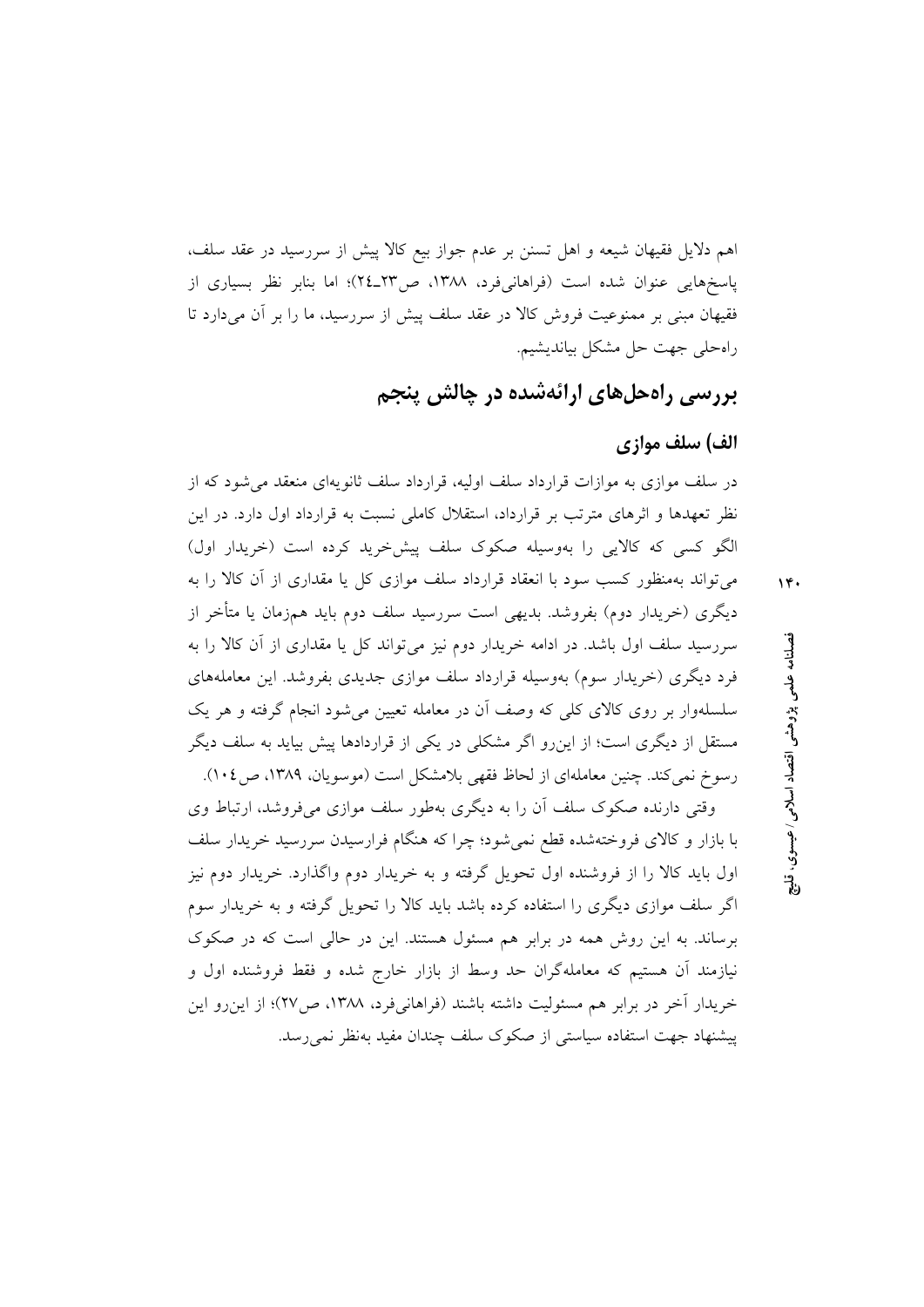ب) قرارداد مرکب از سلف موازی و وکالت جهت رفع نقص راهحل گذشته، صکوک سلف میتواند اینگونه طراحی شود که خریدار سلف اول پس از انعقاد سلف موازی با خریدار دوم به وی وکالت دهد که در سررسید از طرف وی (خریدار سلف اول) کالا را از فروشنده سلف اول (ناشر) تحویل بگیرد و به خودش منتقل کند. خریدار سلف اول قادر است تا افزون بر وکالت تحویل کالا به خریدار دوم، وكالت در توكيل را نيز به وى بدهد تا كه وى نيز بتواند به خريدار سوم اين وكالت را انتقال بخشد و این جریان بهصورت سلسلهوار به خریداران بعدی ادامه یابد. الگوی عملیاتی مختصر این پیشنهاد بهصورت ذیل است:



١. بانک مرکزی حق اختیار خرید مقدار مشخصی کالا تحت عنوان سبد کالایی را (به میزانی که به انتشار اوراق برای سیاستگذاری نیاز دارد) با ویژگیهای مشخص از دولت می خرد؛ به این معنا که در صورت تمایل در سررسید مشخص با پرداخت مبلغی مشخص می تواند سبد کالای مشخص شده را از دولت خریده و دولت مؤظف به تحویل سبد کالایی به بانک مرکزی است.

۲. بانک مرکزی اوراق سلف را از کانال بانکها یا شرکتهای تأمین سرمایه به دست متقاضیان می رساند. متقاضیان سبد کالایی مورد توافق را از بانک مرکزی بر مبنای عقد سلف، پیش خرید میکنند و قیمت اَن که همان وجوه جمع|َوریشده است را میپردازد. در

 $\mathcal{N}$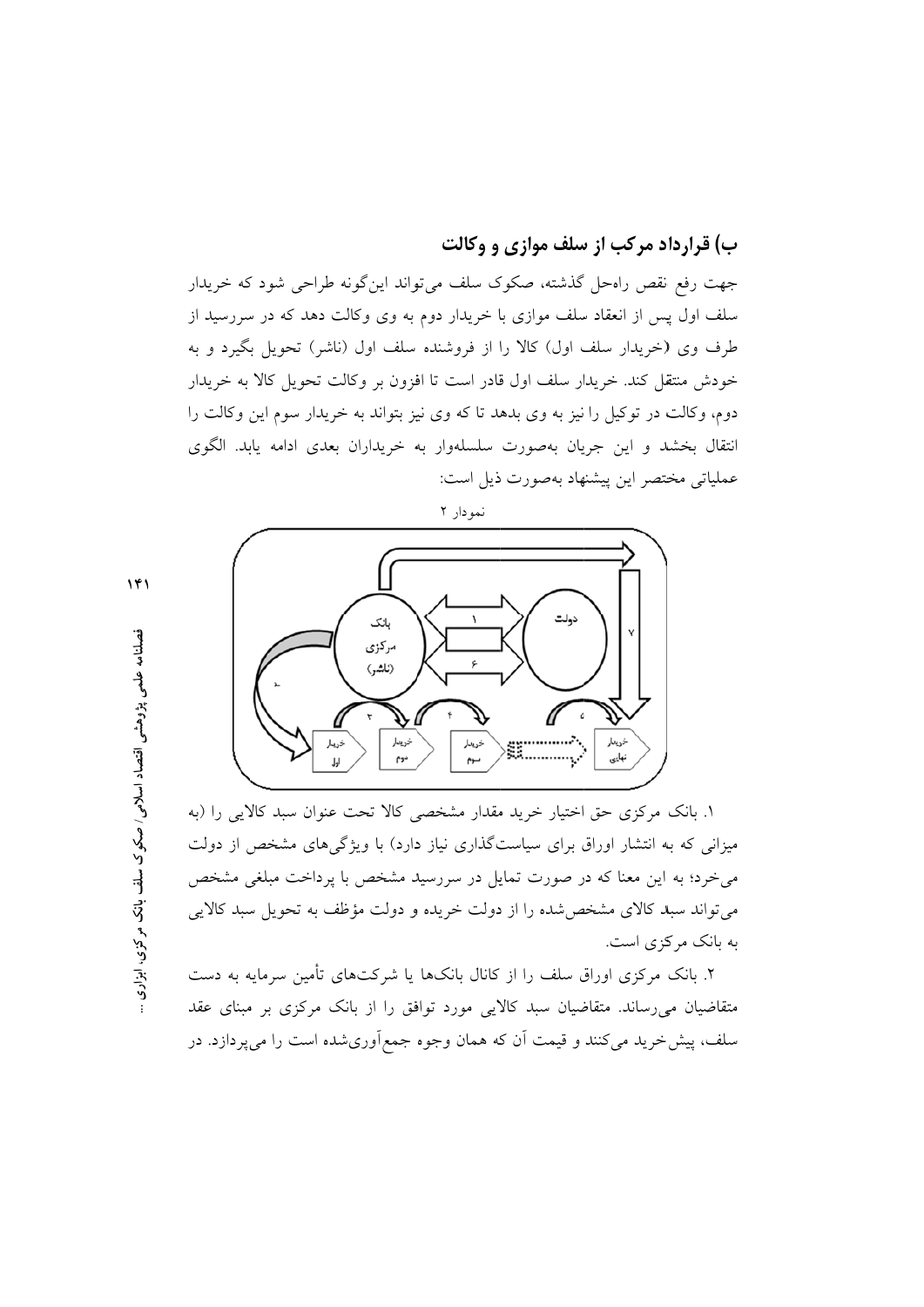این حال، بانک مرکزی متعهد می شود که در سررسید سبد کالایی مدنظر را تهیه و به دارندگان اوراق تحویل دهد.

۳، ٤ و ٥. خریدار اول قادر است با تحویل اوراق به فرد دیگر در بازار ثانویه تحت قرارداد سلف موازی، کالایی که مالک بوده و در ذمه ناشر است را به وی بفروشد و با دریافت وجه، وی را مالک سبد کالایی پیشخرید شده کند. خریدار سلف اول پس از انعقاد سلف موازی با خریدار دوم به وی وکالت میدهد که در سررسید از طرف وی (خریدار سلف اول) کالا را از فروشنده سلف اول تحویل بگیرد و به خودش منتقل کند. این روند برای خریداران بعدی نیز رخ میدهد تا که به خریدار نهایی برسد.

٦. دولت در سررسید سبد کالایی مدنظر را تهیه و به ناشر تحویل میدهد.

۷. ناشر سبد کالایی مدنظر را به خریدار نهایی تحویل میدهد؛ البته خریدار نهایی می تواند ناشر را وکیل کند تا کالا را در بازار فروخته و پس از کسر حقالوکاله خود، وجه آن را به وي تحويل دهد.

مزیت این روش نسبت به روش سلف موازی آن است که دیگر نیاز نیست هر یک از خریداران سلف موازی، کالا را از فروشنده پیشین تحویل بگیرند و به بعدی منتقل کنند؛ بلکه فقط نیاز است که خریدار نهایی در زمان سررسید به فروشنده اول مراجعه و بر حسب وکالتهایی که در اختیار دارد کالا را از وی تحویل گیرد؛ اما مشکلی که در این روش وجود دارد أن است كه؛ اولاً، معاملهگران بازار چنین معاملهای را بر روی همان کالای نخست قلمداد کرده و استقلال معاملهها از یکدیگر را تشخیص نمی،دهند؛ ثانیاً، چنانکه فروشنده سلف اول، تخلف در تعهد داشته باشد خریدار اَخر باید به فروشنده اَخر (موکل خود) و وی نیز به فروشنده پیش از خود (موکل خود) و همینطور تمام افراد درگیر در معامله به افراد پیش از خود مراجعه کنند تا سرانجام به این فرد متخلف (فروشنده اول) برسد. این در شرایطی است که در کاربرد ابزار سیاستی صکوک سلف به جز فروشنده اول و خریدار آخر بقیه معاملهگران از بازار خارج میشوند و دسترسی به آنان وجود نخواهد داشت؛ ثالثاً، چنانکه برای فروشنده اول یا یکی از خریداران واسطه، مشکلی مانند مرگ یا جنون پیش آید، قرارداد وكالت باطل و باعث اخلال در بازار ثانویه می شود (فراهانی فرد، فصلنامه علمی پژوهشی اقتصاد اسلامی ⁄ عیسوی. ႜၟ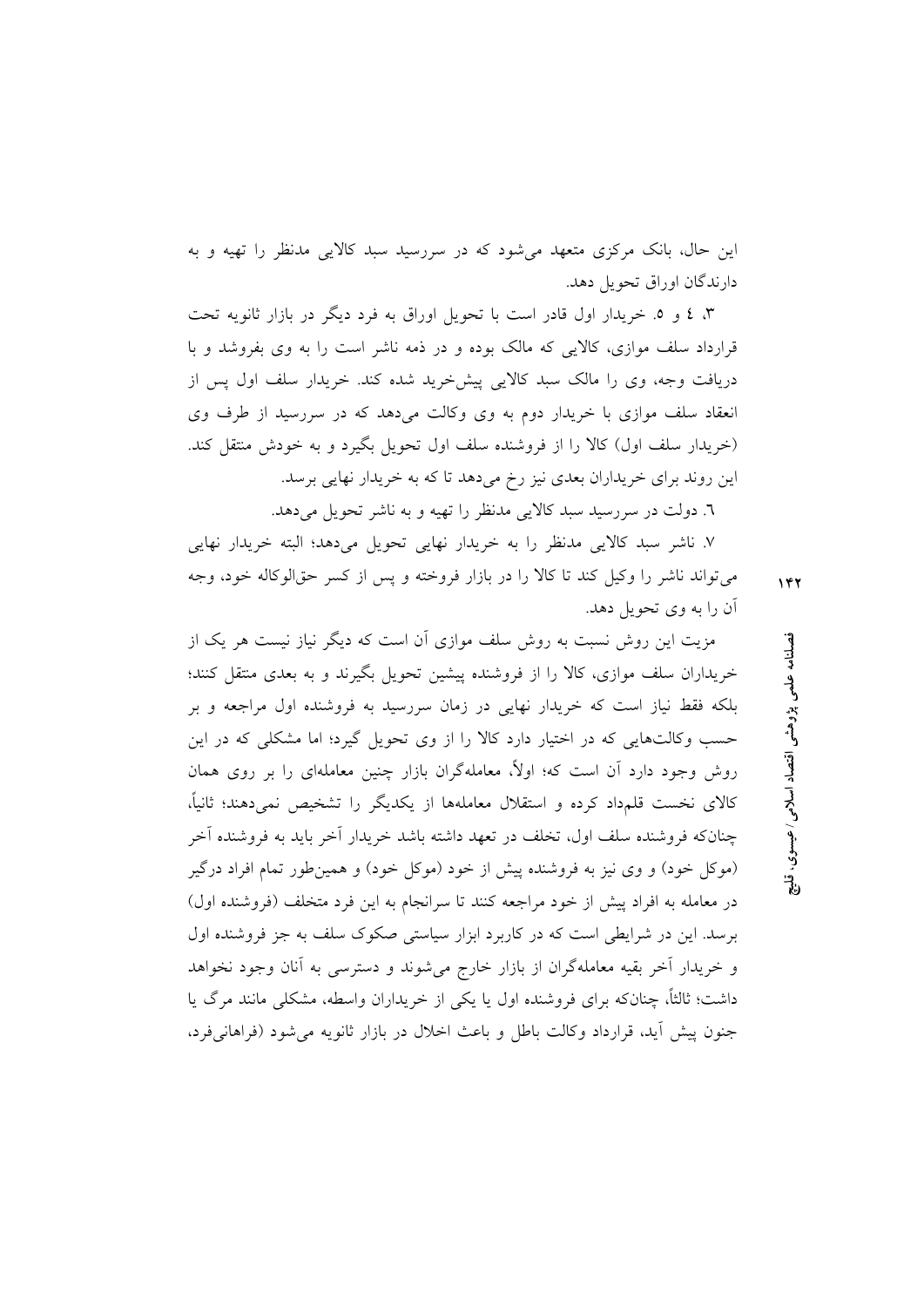١٣٨٨، ص٢٧)؛ از اين رو اين پيشنهاد نيز جهت استفاده سياستي از صكوك سلف چندان مفيد بەنظر نمى رسد.

ج) قرارداد مرکب از قرض، وکالت و سلف موازی

این پیشنهاد به این صورت است که خریدار اولیه سلف، وقتی قصد فروش اوراق خود را دارد، به جای فروش با گرفتن مبلغی معادل قیمت روز اوراق در قالب عقد قرض، اوراق خود را به دیگری وامی گذارد و به وی وکالت می دهد تا در سررسید کالا را از طرف وی قبض کرده و به وکالت از وی به خودش یا به دیگری به همان قیمت فروخته و وجه آن را بابت قرض دادهشده، تسویه کند. همچنین برای آنکه افراد دیگر هم بتوانند به بازار ثانویه این اوراق وارد شوند می توان به دریافتکننده صکوک سلف افزون بر وکالت در فروش، وكالت در توكيل هم داده شود؛ البته بايد اين وكالت از راه عقد خارج لازم، قرار داده شود. از لحاظ شماتیک، نمودار این روش نیز همانند نمودار ۲ است با این تفاوت که در مراحل ۳، ٤ و ٥ به جای فروش کالای مورد سلف، خریدار مبلغی معادل قیمت روز اوراق را قرض داده و اوراق را تحویل می گیرد.

مزیت این روش نسبت به روش سلف موازی آن است که دیگر نیاز نیست در سررسید خریدار سلف اول کالا را از فروشنده سلف اول تحویل گرفته و به خریدار سلف دوم واگذارد و ...؛ بلکه کافی است خریدار نهایی بر حسب وکالتهایی که در اختیار دارد به فروشنده اول مراجعه کند. مزیت این روش نسبت به روش قرارداد مرکب از سلف موازی و وکالت نیز آن است که دیگر نیازی به تشخیص معاملهگران نسبت به استقلال معاملههای فروش سلف و سلف موازی از یکدیگر نیست؛ چرا که فقط یک عملیات پیش خرید انجام شده و أن هم پیش خرید خریدار اول از فروشنده اول است و مابقی روابط در قالب واگذاری اوراق و قرض و وکالت انجام پذیرفته است.

در این روش نیز مشکل زمانی پدید میآید که بهعلت عدم رعایت تعهد فروشنده اصلی، خریدار نهایی نتواند از وی کالا را تحویل بگیرد. در این حالت وی مجبور می شود به خریدار پیشین مراجعه کرده و دریافت خسارت کند، خریدار پیش از أخر نیز مجبور است به خریدار پیش از خود و به همین ترتیب تا نفر اول مراجعه شود. این در شرایطی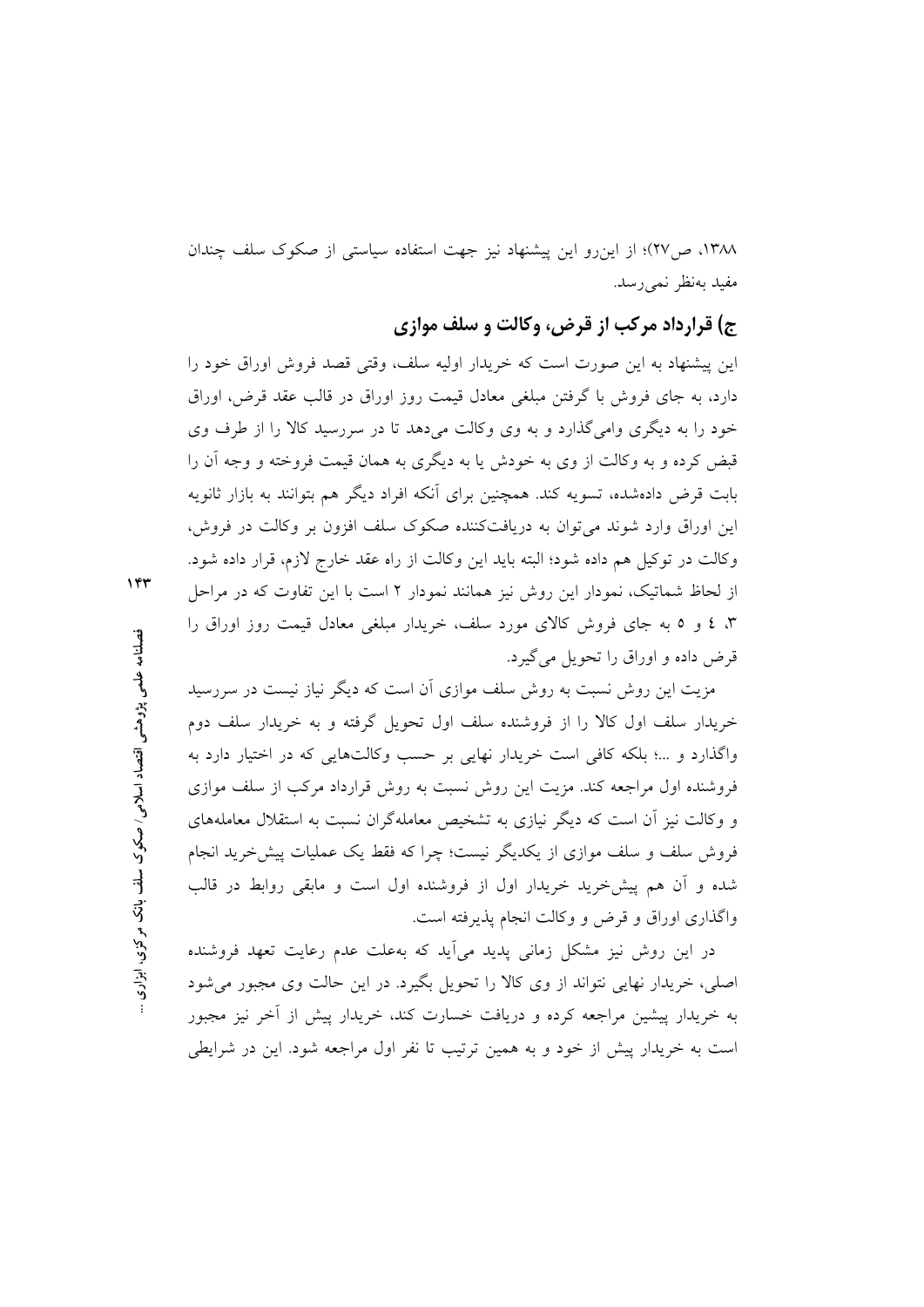است که در بازارهای مالی امکان این مراجعههای سلسلهوار وجود ندارد. مشکل دیگر مانند مورد پیش گفته آن است که چنانکه برای فروشنده اولیه یا یکی از خریداران واسطه مشکلی چون مرگ و جنون پیش اَید، قرارداد وکالت باطل و باعث اخلال در بازار ثانویه می شود. مشکل سوم آنکه اگر قیمت کالا کاهش یابد به مقتضای عقد وکالت، خریدار نهایی حق خواهد داشت تقاضای مبلغ قرض داده شده را بکند و کالای سلف را به فروشنده واگذارد و وی نیز به نفر پیشین مراجعه کند که این مورد نیز با ماهیت و کارکرد بازارهای مالی سازگاری ندارد (موسویان، ۱۳۸۹، ص۱۰۵-۱۰). مشکل چهارم آنکه در این فعالیت مالی قصد قرض از سوی خریدار چندان جایگاه منطقی ندارد؛ از این رو این پیشنهاد نیز جهت استفاده سیاستی از صکوک سلف چندان مفید بهنظر نمی آید.

#### د) صلح کالای مورد سلف

براساس این پیشنهاد در سلف اول، خریدار اول می تواند پیش از سررسید و قبض کالا به جای فروش کالای پیشخرید شده، آن را از راه عقد صلح به دیگری واگذارد (مصالحه). خریداران بعدی نیز قادر هستند از همین راه این کار را ادامه دهند و از بازار خارج شوند. سرانجام این خریدار نهایی است که مالک کالای مورد سلف در ذمه فروشنده اول است و با مراجعه به وي، كالا را دريافت مى كند. از لحاظ شماتيك، نمودار اين روش نيز مانند نمودار ۲ است با این تفاوت که در مرحلههای ۳، ٤ و ٥ به جای فروش کالای مورد سلف، خريدار با عقد صلح با فروشنده روبهرو شده و اوراق را تحويل مي گيرد.

برخلاف بیع سلف که قبض ثمن ضروری است، در صلح این قبض ضروری نیست؛ در ضمن عقد صلح لازم است و هر يک از طرفين نمي توانند به تنهايي آن را فسخ کنند. يگانه مشکل این روش آن است که به باور فقیهان اهل تسنن عقد صلح عقدی مستقل نبوده و در این موارد جواز کاربرد ندارد (فراهانیفرد، ۱۳۸۸، ص۲۹)؛ از این رو این پیشنهاد نیز جهت استفاده سیاستی از صکوک سلف در کل کشور که مناطق سنی نشین نیز مبادلههای اقتصادی دارند، چندان فراگیر به نظر نمی آید. فصلنامه علمى پڑوهشى اقتصاد اسلامى ⁄ عيسوى.

ڗ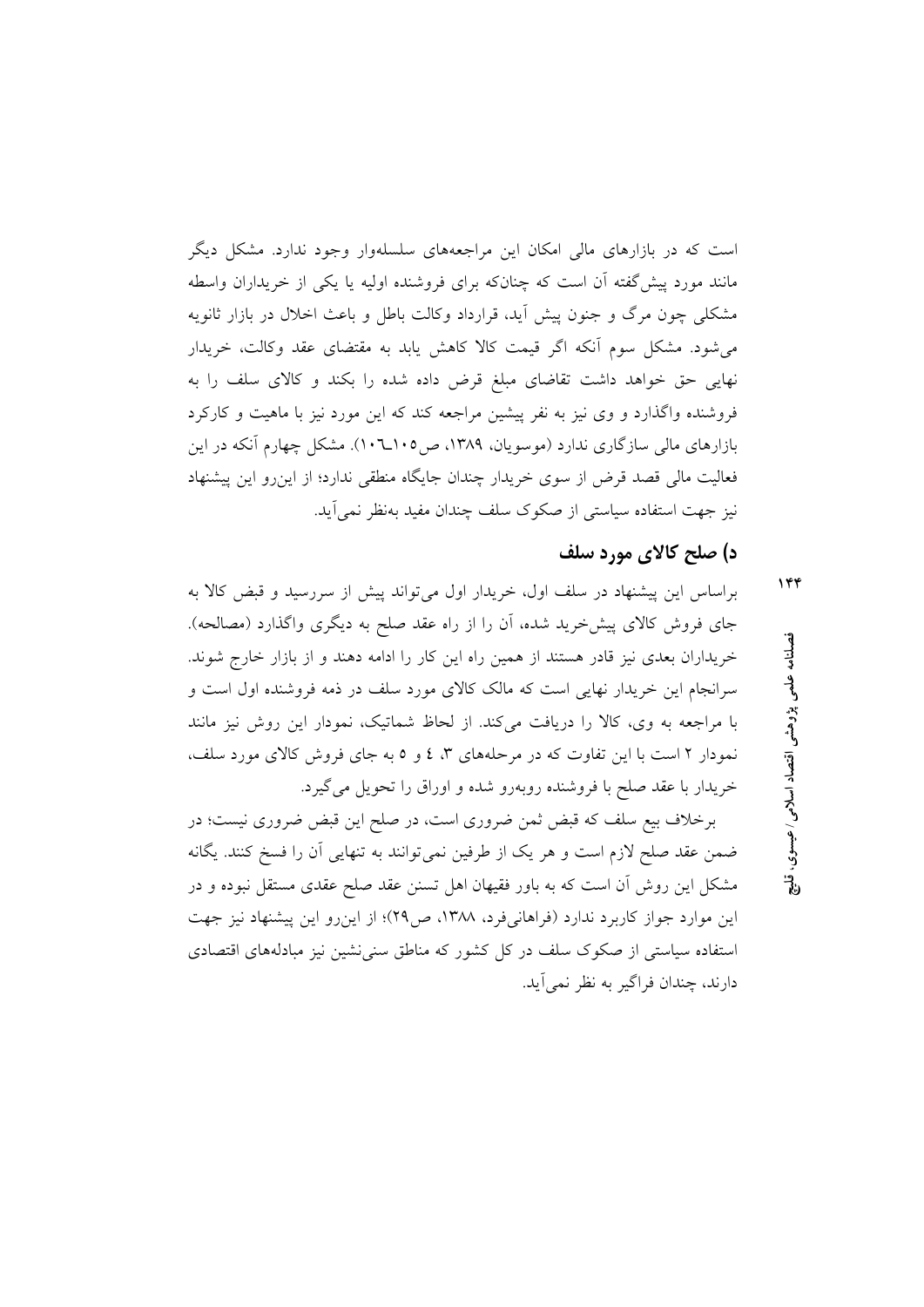### ه) قرارداد مرکب از سلف موازی و حواله

در این پیشنهاد، فروشنده سلف نخست با دریافت قیمت کالا گواهی ای را در اختیار خریدار قرار می دهد تا بهسبب آن خود خریدار یا هر کسی که خریدار وی را حواله می دهد، حق داشته باشد در سررسید مقرر به فروشنده اول مراجعه کند و کالای مورد سلف را تحویل بگیرد. در این وضعیت، خریدار سلف یا تا سررسید صبر کرده و کالا را تحویل میگیرد یا آنکه پس از فروش سلف موازی خریدار جدیدی را جهت دریافت کالا در سررسید به فروشنده اول حواله میدهد. این رویه تا سررسید چند مرتبه قابل تکرار است. در این وضعیت، ذمه فروشنده سلف موازی نسبت به خریدار سلف موازی از دین بری می شود و ذمه ناشر (محالءلیه) به آنچه به وی حواله شده است مشغول می شود. این به مفهوم خروج فروشنده سلف موازی از بازار است. در این وضعیت، ناشر با صدور گواهی سلف پیشاپیش رضایت کلی خود را برای حواله اعلام میکند. نکته دیگر اَنکه در حواله بر محال علیهای که بدهکار نیست، اختلاف فقهی است؛ اما در حواله بر محال علیه بدهکار هیچ اختلافی وجود ندارد (مراجع تقلید، ۱۳۸۲، ج۲، ص۳٤۷). در این راهکار نیز محال عليه (ناشر)، بدهكار فروشنده سلف موازي است (موسويان، ١٣٨٩، ص١٠٧). از لحاظ شماتیک، نمودار این روش نیز مانند نمودار ۲ است با این تفاوت که در مراحل ۳، ٤ و ٥ همراه با فروش كالاي مورد سلف، خريدار سلف اول، خريدار دوم را جهت دريافت کالا در سررسید به فروشنده اول حواله میدهد که در سررسید کالا را از وی تحویل بگیرد و به خودش منتقل کند. این روند برای خریداران بعدی نیز رخ میدهد تا که به خریدار نهایی برسد.

گرچه این روش پیشنهادی نسبت به پیشنهادهای پیشین قدرت بالاتری دارد؛ اما به ظاهر در این روش نیز شبهههایی باقی است؛ الف) مانند روش قرارداد مرکب از سلف موازی و وکالت، در این روش نیز معاملهگران بازار چنین معاملهای را بر روی همان کالای نخست قلمداد کرده و استقلال معاملهها از یکدیگر را تشخیص نمی،دهند و در قصد و نیت معاملهگران و واقعیبودن آن خلل پدید می آید. ب) شماری از فقیهان حواله را فقط باعث انتقال «حق مطالبه» داین از مدیون به ذمه محال علیه دانسته و باور دارند که «اصل دین» در ذمه محيل باقى مىماند (جزيرى، ١٤٠٤ق، ج٣، ص٢١٠-٢١٢/ نجفى، ١٩٨١م، ج٢٦،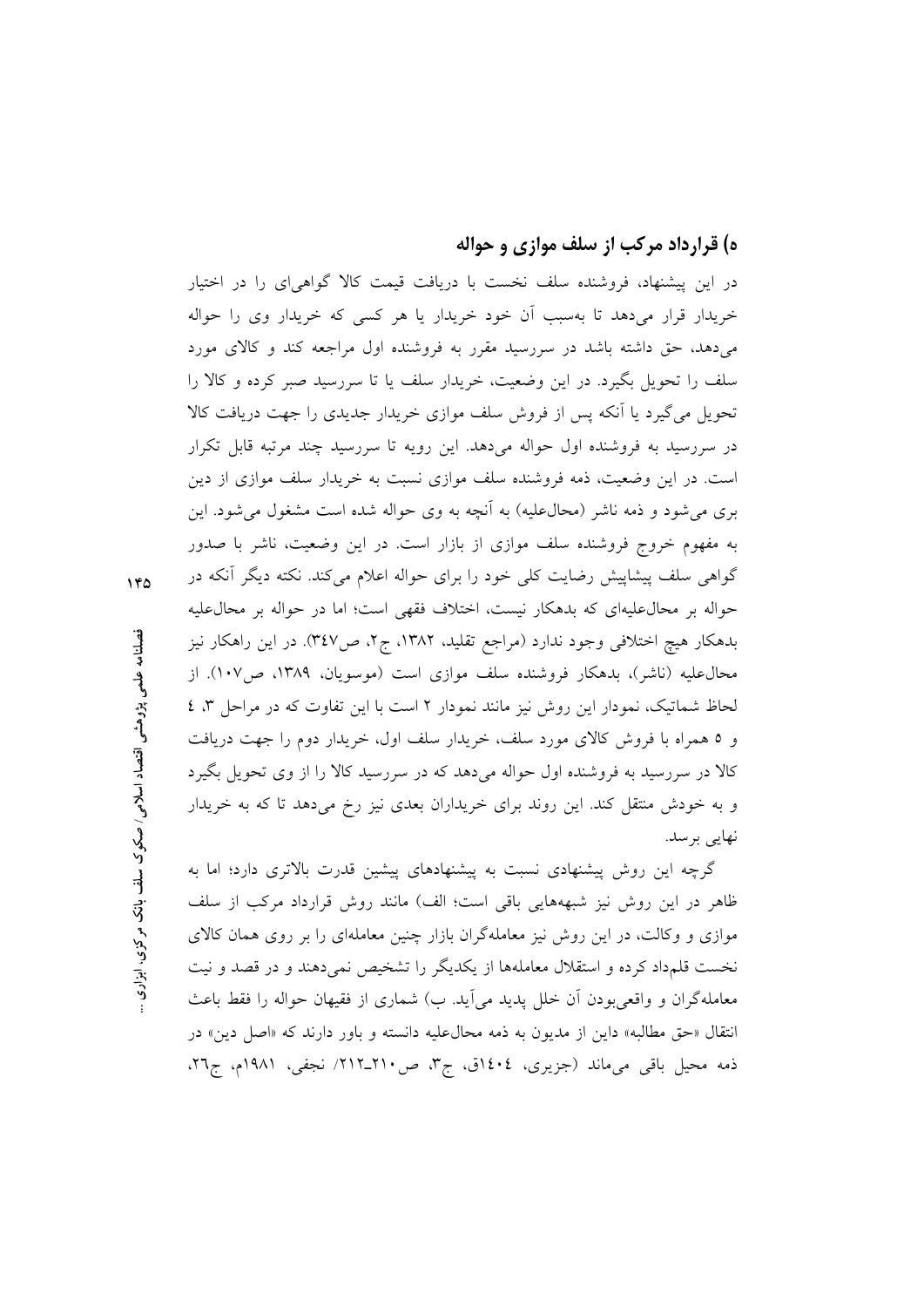ص۱٦۳)؛ از این٫و بنابر قول ایندسته از فقیهان، امکان خروج از بازار برای فروشندگان سلف موازي آماده نيست؛ البته از أنجا كه اين نظر چندان شهرت ندارد مي توان أن را نادېده گرفت.

ج) حواله زمانی رخ میدهد که خریدوفروش سلف موازی انجام پذیرفته و فروشنده سلف موازی مدیون و خریدار سلف موازی، طلبکار شده باشد. پس از این است که محیل (فروشنده) می تواند محتال (خریدار) را به سمت محال علیه (ناشر) حواله دهد. این در شرایطی است که میدانیم به نظر مشهور در فقه امامی، عقد حواله در حقیقت میان محیل و محتال صورت میگیرد و محال علیه طرف اصلی عقد نیست (نجفی، ۱۹۸۱م، ج۲۲، ص ١٦١ / موسوىبجنوردى، ١٣٧٧، ج٦، ص١٢٤)؛ بنابراين فقيهان درباره ضرورىبودن رضایت محیل و محتال برای انعقاد حواله کمتر تردید کردهاند؛ زیرا ایجاب و قبول را

ایندو انجام میدهند و اراده و رضایت أنان در تکوین عقد نقش اساسی دارد و نمیتوان با اجبار آنان را به حواله مجبور ساخت؛ تا حدى كه گفته مى شود پس از انشاى ايجاب عقد حواله از سوی محیل، قبول آن بر محتال لازم نیست و وی میتواند حتی در صورت توانگربودن محالءعلیه از پذیرفتن آن سر باز زند (نجفی، ۱۹۸۱م، ج۲۲، ص۱٦٦)؛ از این رو در حالتی که پس از عقد سلف موازی و پدید آمدن دائن و مدیون، فروشنده و خریدار (دائن و مدیون) نخواهند به هر علتی از عقد حواله استفاده کنند یا به بیان دیگر فروشنده سلف موازی بخواهد کالا را شخصاً از ناشر (فروشنده اول سلف) تحویل بگیرد و به خریدار تحویل دهد یا اَنکه خریدار نخواهد کالای خود را از ناشر تحویل بگیرد و به نوعی موافق حوالهشدن به سمت ناشر نباشد، در روند بازار اوراق خلل وارد می شود؛ البته شاید گفته شود که میتوان با شرط ضمن عقد سلف موازی این مشکل را تا حدی مرتفع ساخت؛ اما دقت بر روى اين نكته مهم است كه در شرط ضمن عقد حداقل يك طرف بايد مایل به شرط باشد؛ از این رو در حالتی که هر دو طرف (خریدار و فروشنده سلف موازی) مایل به شرط حواله نباشند، آن هنگام چه کسی میتواند این شرط را ضمن عقد ایندو قرار دهد يا به عبارتي چه تضميني مبني بر وضع شرط ضمن عقد وجود خواهد داشت؟

د) در صورتی که محالءلیه (ناشر) مُعْسر و ورشکسته مالی باشد یا نتواند تعهد خود را به انجام برساند و محتال (خریدار سلف) از اعسار وی آگاه نباشد، محتال می تواند حواله را 148

فصلنامه علمى پڑوهشى اقتصاد اسلامى ⁄ عيسوى،

ڐ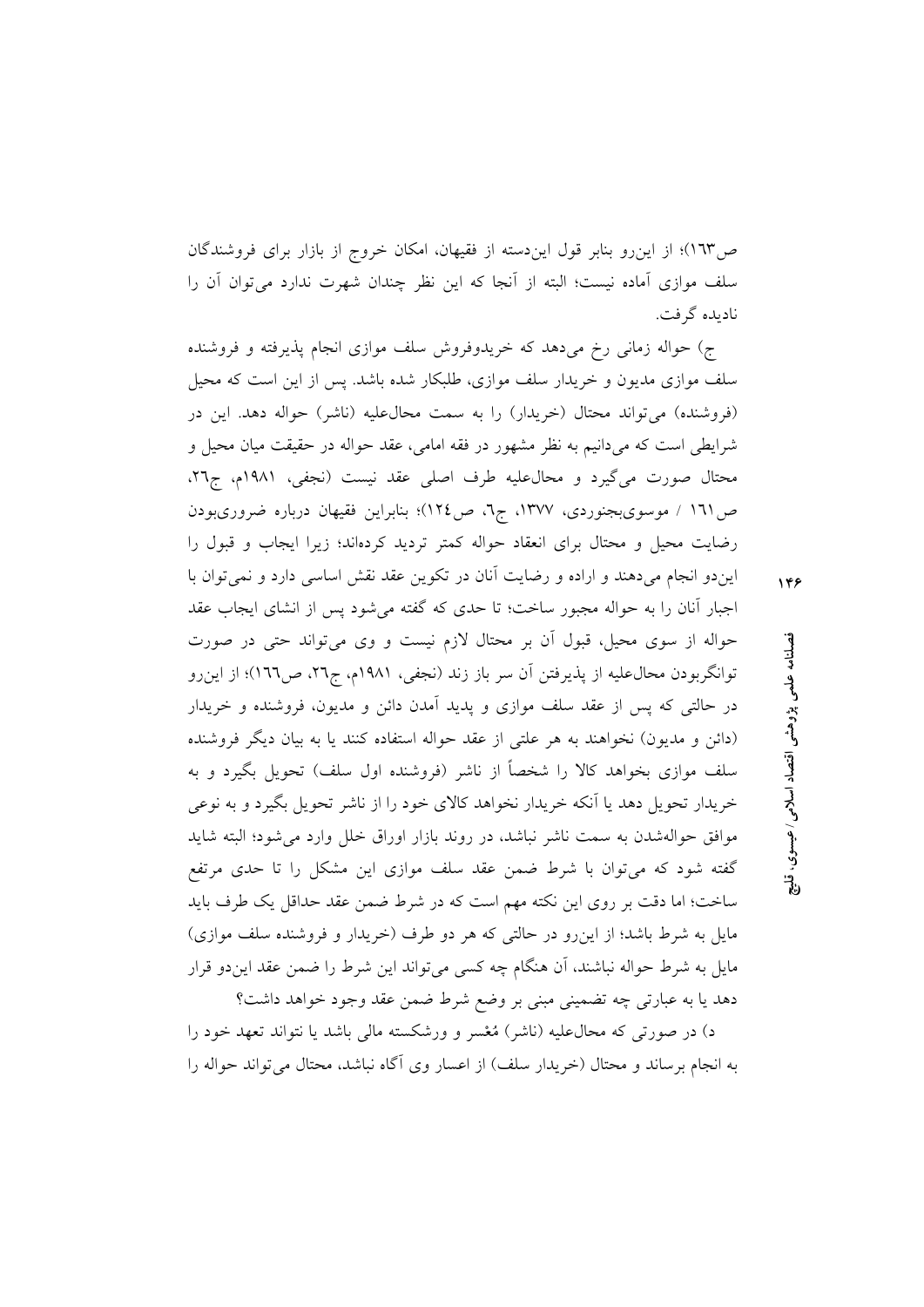فسخ کند. در این حال وی به محیل (فروشنده سلف) مراجعه می کند، فروشنده سلف نیز به نفر پیش از خود و به همین ترتیب تا که به فروشنده اول برسد. در این وضعیت نیز مانند گذشته، مراجعات مکرر و سلسلهواری پدید می[ید که در بازارهای مالی امکان آن وجود ندارد.

و) پیشنهاد: قرارداد مرکب از سلف موازی و حواله با حضور نماینده ناشر پیشنهاد تحقیق پیش رو آن است که برای استفاده از صکوک سلف در قالب ابزار سیاستگذاری می توان این صکوک را چنین طراحی کرد که بانک مرکزی در جایگاه ناشر اوراق، هنگام پیش فروش کالا به خریدار اول با شرط ضمن عقد سلف چنین شرط کند که وی در صورت تمایل به انعقاد سلف موازی و خروج از بازار، فقط می تواند این کالا را به نماینده ناشر که در بازار ثانویه فعال است بفروشد و نه شخص دیگر. نماینده ناشر شخصیت حقوقی بوده و امکان خریدوفروش سلف و حواله را دارد؛ از این رو خریدار سلف می تواند تا سررسید صبر کرده و کالای پیش خرید شده را تحویل بگیرد یا آنکه با واگذاری اوراق سلف خود به نماینده ناشر، ضمن عقد سلف موازی با وی و دریافت قیمت روز کالای مورد سلف، وی را به فروشنده سلف اول (ناشر) حواله دهد تا در سررسید کالا را از فروشنده سلف اول (ناشر) تحویل بگیرد و به خودش منتقل کند. در این حالت خریدار اول پس از انعقاد عقد سلف موازی با نماینده ناشر از بازار خارج می شود. در ادامه نماینده ناشر با خریدار دوم در بازار ثانویه وارد عقد سلف موازی میشود و وی را حواله میدهد. چنانکه اوراق را تا سررسید نزد خود نگه میدارد، در سررسید کالا را از فروشنده سلف اول (ناشر) تحویل بگیرد و به خودش منتقل کند. در این حالت نیز نماینده ناشر هنگام فروش سلف موازی کالا به خریدار دوم با شرط ضمن عقد سلف چنین شرط می کند که وی در صورت تمایل به انعقاد سلف موازی و خروج از بازار، فقط می تواند این کالا را به نماینده ناشر که در بازار ثانویه فعال است بفروشد و نه شخص دیگر.

شایان ذکر است که فروشندگان سلف موازی قادر هستند به خریداران، دوباره حواله داده تا این جریان بهصورت سلسلهوار به خریداران بعدی ادامه یابد و در سررسید نیاز به حضور واسطهای این معامله که اکنون از بازار خارج شدهاند نباشد. در این وضعیت، ذمه

فصلنامه علمی پژوهشی اقتصاد اسلامی/ صکوک سلف بانک مرکزی، ابزاری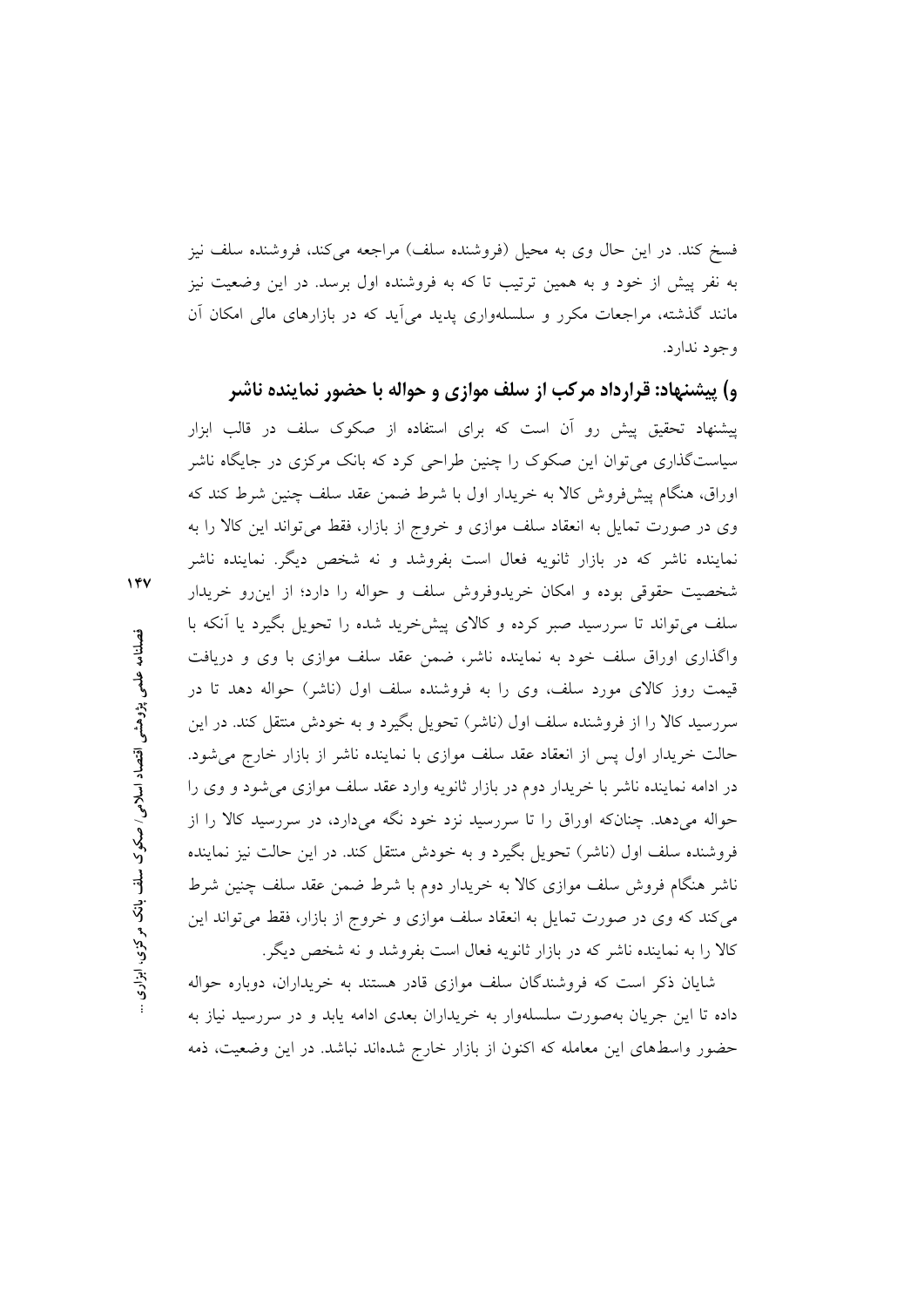فروشنده سلف موازی نسبت به خریدار سلف موازی از دین بری میشود و ذمه ناشر (محال علیه) به آنچه به وی حواله شده است، مشغول شود. تمام مبادلههای بازار ثانویه در این روش نیز مانند بازارهای ثانویه متعارف و به قیمت روز انجام شده و نماینده ناشر فاقد اختیار تعیین قیمت یا دیگر اختیارهای خود ناشر است. نماینده ناشر فقط یک فعال بازار ثانویه بوده که بخشی از شوکهای ناشی از عدم تعهد ناشر را پوشش میدهد. الگوی عملیاتی مختصر این پیشنهاد بهصورت ذیل است:



 $14A$ 

۱ و ۲. مانند مرحلههای ۱ و ۲ در نمودار ۲.

۳، ٤، ٥ و ٦. خریدار اول در صورتی که مایل به نگهداری اوراق تا سررسید نیست، میتواند براساس شرط ضمن عقدی که متقبل شده است با تحویل اوراق به نماینده ناشر در بازار ثانویه تحت قرارداد سلف موازی، کالایی که مالک بوده و در ذمه ناشر است را به وی بفروشد و با دریافت وجه، وی را مالک سبد کالایی پیش خرید شده کند. نماینده ناشر نیز مانند فعال بازار ثانویه میتواند این اوراق را به همین صورت به خریدار دوم بفروشد. این روند برای خریداران بعدی نیز رخ میدهد تا که به خریدار نهایی برسد.

۷. در سررسید، بانک مرکزی با پرداخت وجه خرید سبد کالا که در اختیار خرید مشخص شده است، سبد کالا را از دولت تحویل می گیرد.

٨ ناشر سبد كالايي مدنظر را به خريدار نهايي تحويل ميدهد؛ البته خريدار نهايي می تواند ناشر را وکیل کند تا کالا را در بازار فروخته و پس از کسر حقالوکاله خود، وجه أن را به وي تحويل دهد. ال<br>ويل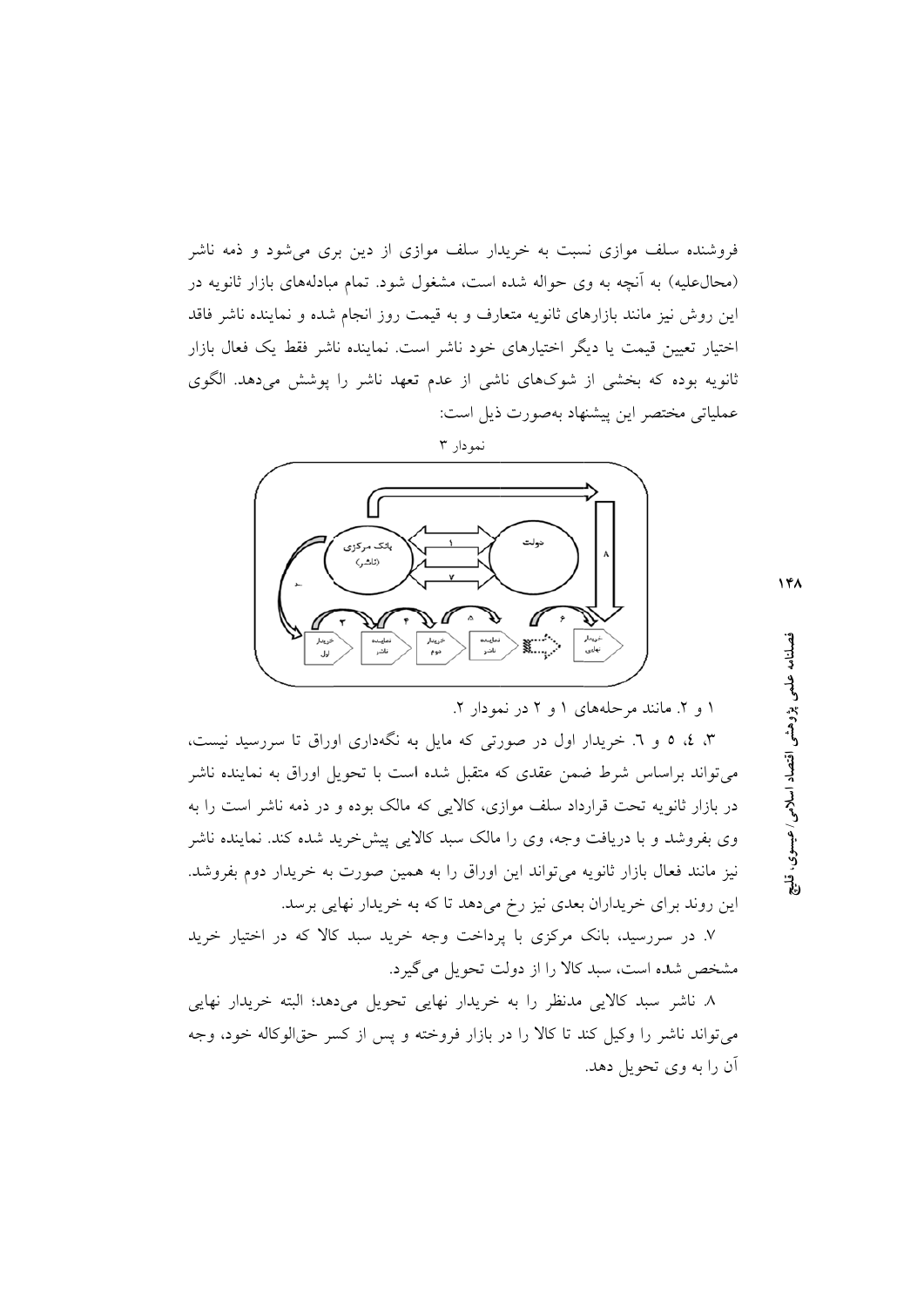### مزیتهای راهحل پیشنهادی

این روش پیشنهادی چند مزیت نسبت به روشهای پیشین دارد: الف) برخلاف روش سلف موازی، دیگر نیاز نیست در سررسید هر یک از خریداران سلف موازی، کالا را از فروشنده پیشین تحویل بگیرند و به بعدی منتقل کنند؛ بلکه فقط نیاز است که خریدار نهایی در زمان سررسید به فروشنده اول (ناشر) مراجعه و بر حسب حوالهای که از نفر پیشین در اختیار دارد کالا را از وی تحویل بگیرد. ب) از آنجا که در این روش در هر بار معامله یای نماینده ناشر بهعنوان شخصیت حقوقی مستقل و فعال در بازار ثانویه در میان است، معاملهگران بازار استقلال معاملهها از یکدیگر را نسبت به روشهای پیشین بیشتر تشخیص می دهند چرا که در هر بار معامله با یک شخصیت حقوقی روبهرو می شوند. ج) برخلاف روش قرارداد مرکب از سلف موازی و وکالت (بدون حضور نماینده ناشر)، چنانکه فروشنده سلف اول (ناشر)، تخلف در تعهد داشته باشد، نیازی نیست که خریدار اَخر به سرمایهگذاری که اکنون در بازار نیست مراجعه کند. اگر خریدار اَخر این بازار، نماینده ناشر باشد، روشن است که مشکلی پدید نمی[ید؛ اما اگر خریدار آخر کسی غیر از نماینده ناشر باشد، وجود نماینده ناشر در حلقههای اتصال این سلسله خریدوفروشهای سلف موازی به آن می|نجامد که در صورت پدیدآمدن چنین نقض عهدی از سوی فروشنده اصلي، اين خريدار نهايي فقط به نماينده ناشر (محيل خود) مراجعه كند. اين حضور پيوسته و فعال نماینده ناشر در سلسله خریدوفروش های سلف موازی در بازار ثانویه باعث می شود، معاملهگران حد وسط به راحتی و بدون یذیرش مسئولیت از بازار خارج شوند. د) به علت عدم استفاده از عقد وكالت، چنانكه براي فروشنده اول يا يكي از خريداران واسطه مشكلي چون مرگ یا جنون پیش آید به واسطه ویژگیهای حواله، اخلالی در بازار ثانویه پدید نمي]يد. پنجمين مزيت اَنكه در اين روش حالتي پيش نمي]يد كه هر دو طرف درگير در معامله بهطور همزمان با يديدساختن شرط ضمن عقد مخالف باشند و در بازار ثانويه خللي یدید آید؛ چرا که همواره یکی از دو طرف معامله، نماینده ناشر است که رضایت وی حاصل خواهد بود.

 $149$ 

فصلنامه علمی پژوهشی اقتصاد اسلامی / صکوک سلف بانک مرکزی، ابزاری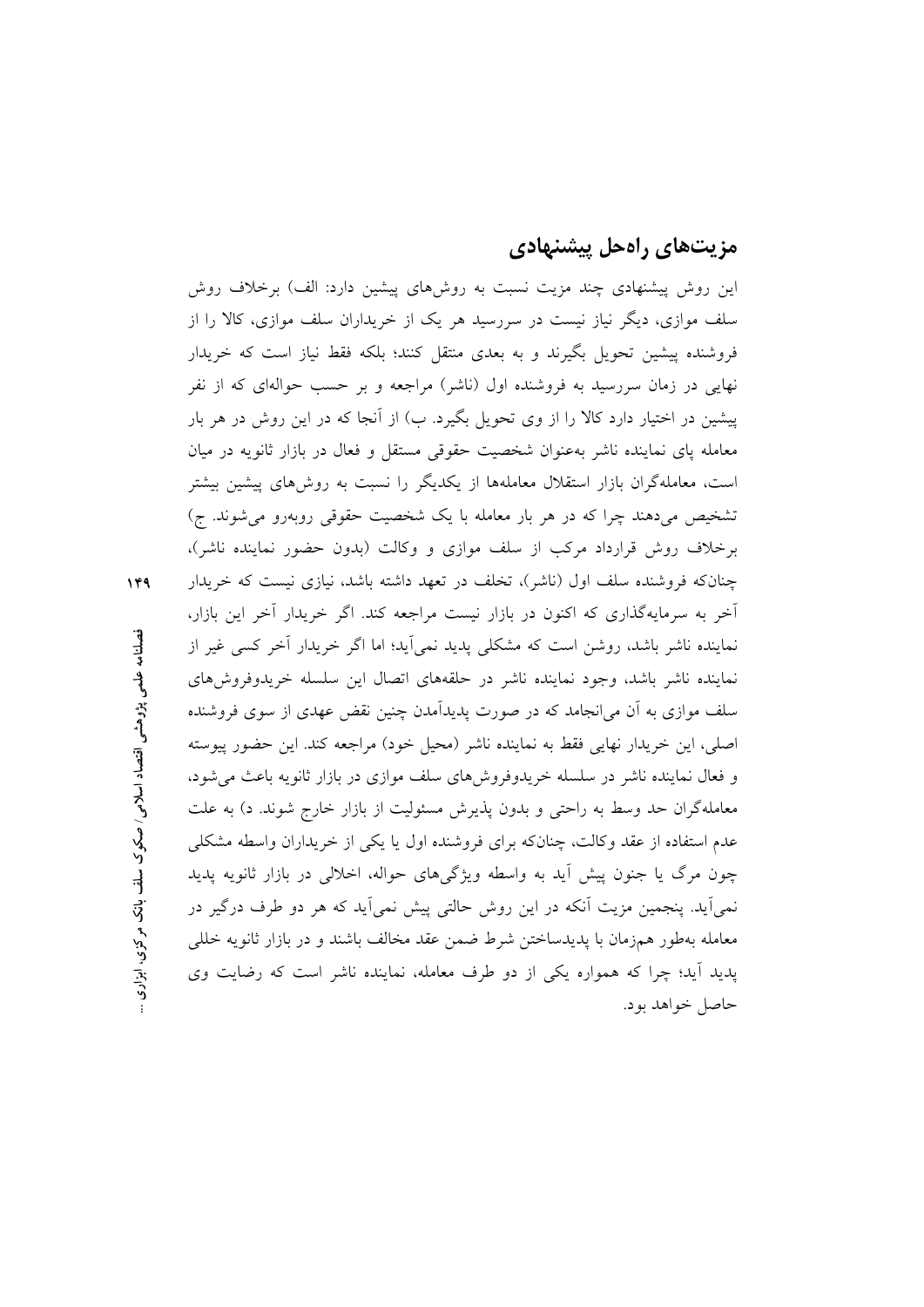## کارکرد اقتصادی الگوی پیشنهادی در سیاست گذاری پولی

همانگونه که تشریح شد، افراد حقیقی و حقوقی قادر خواهند بود با خرید اوراق سلف از بانک مرکزی در زمان t<sub>0</sub> (سیاست انقباضی یولی) مالک مقدار معیّنی کالای کلی استاندارد که بر عهده و ذمه ناشر اوراق است شوند. بانک مرکزی متعهد می شود که در سررسید t<sub>1</sub>. آن کالا را به همان صورتی که در قرارداد مشخص شده است به دارنده اوراق تحویل داده یا در صورت تمایل با یکدیگر تسویه نقدی کنند. از سوی دیگر بانک مرکزی در جایگاه ناشر اوراق با خرید حق خرید از دولت در زمان t<sub>0</sub>، وی را متعهد میکند که سبد کالای مشخص شده را در زمان t<sub>1</sub> به بانک مرکزی بفروشد (سیاست انبساطی یولی).

آن طور که مشخص است طی این سیاست در زمان to که سیاستگذار احساس می کند لازم است حجم پول از بازار کاهش یابد، با انعقاد ایندو قرارداد به جمعآوری و حبس پول میپردازد (سیاست انقباضی پولی) و در زمان t1 آن را به بازار برمیگرداند (سیاست انبساطی پولی) (نمودار ٤). به عبارتی ابتدا سیاست انقباضی در زمان t<sub>0</sub> است؛ سپس سیاست انبساطی در زمان t1 از این رو این ابزار برای زمان فعلی (t0) که نیاز است بانک مرکزی دست به اعمال سیاست انقباضی بزند مفید خواهد بود.



- ١. خريد حق خريد سبد كالايي در زمان to.
- ۲. خرید صکوک سلف سبد کالایی و پرداخت وجوه به بانک مرکزی در زمان to.
	- ۳. استفاده از حق خرید و تحویل گرفتن سبد کالا از دولت در زمان t<sub>1</sub>.

فصلنامه علمي پژوهشي اقتصاد اسلامي / عيسوي.

 $10.$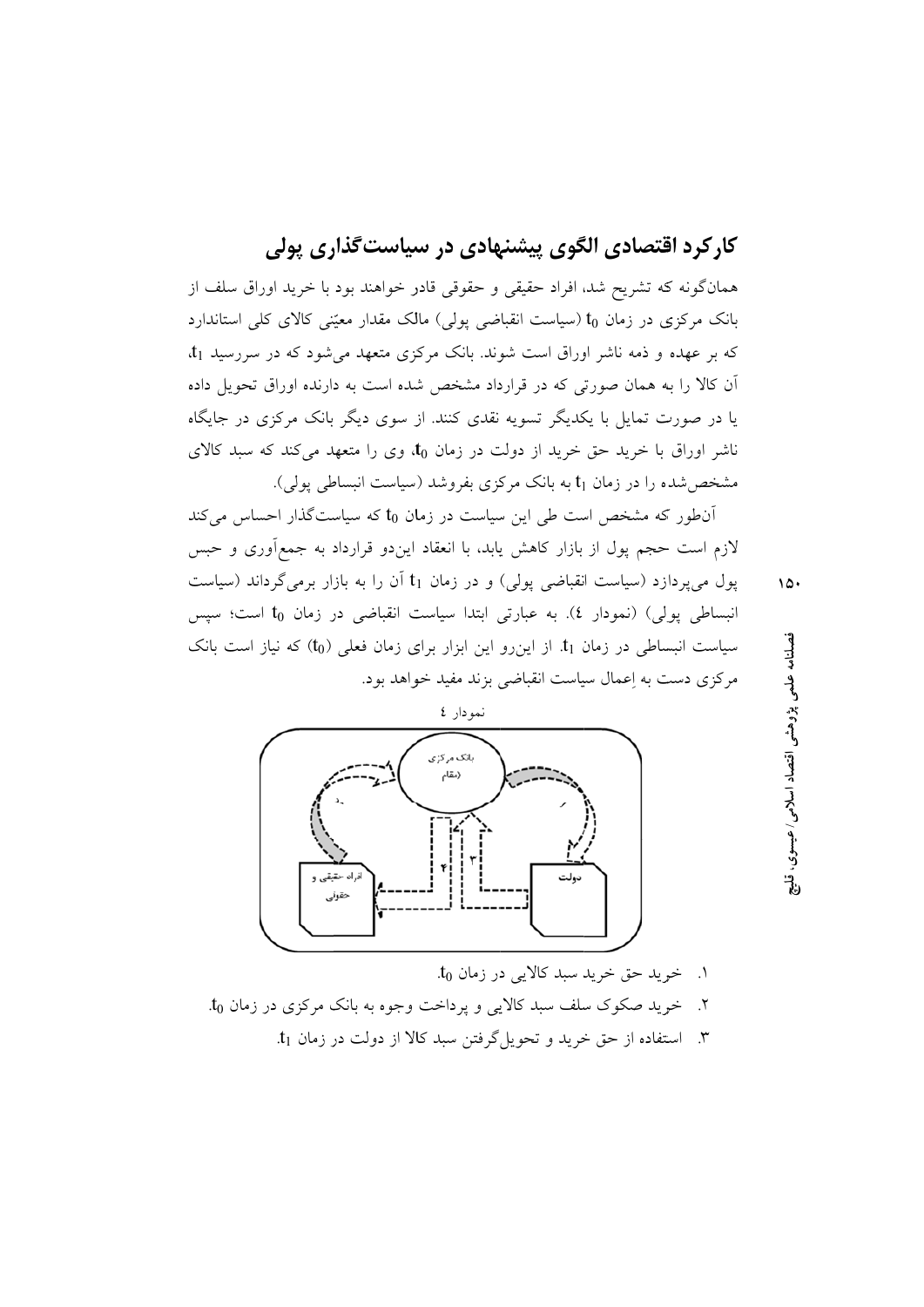٤. تحویل سبد کالا یا وجه ناشی از فروش وکالتی آن بهوسیله بانک مرکزی به دارندگان اوراق در زمان t<sub>1</sub>.

### بررسی چالشھای اقتصادی الگوی پیشنهادی

#### ۱. چالش رخداد سیاست انبساطی در سررسید اوراق

نکته قابل تأمل آن است که در مرحله ۳ از نمودار ٤، بانک مرکزی با استفاده از حق خرید خود مبلغی ریالی را به دولت پرداخت کرده و سبد کالا (یا وجه ناشی از فروش وکالتی آن در بازار بهوسیله دولت) را تحویل میگیرد و به دارندگان اوراق منتقل می سازد. شاید در مرحله پیش گفته این چالش مطرح شود که این سازوکار با پرداخت ریال از سوی بانک مرکزی به دولت، باعث نوعی سیاست انبساطی پولی در سررسید اوراق (دوره t<sub>1</sub>) و پس از  $t_1$  اعمال یک سیاست انقباضی (دوره to) می شود؛ حال آنکه ممکن است اقتصاد در دوره در شرایط غیررکودی قرار داشته و نیازی به اعمال سیاست انبساطی نداشته باشد و این رفتار به افزایش حجم نقدینگی و نرخ تورم دامن بزند.

در پاسخ می توان چنین بیان داشت که زمانی می توان این سیاست را سیاست کارای پولی نامید که دولت بتواند زمان انقباض پولی را تحت کنترل خود داشته باشد؛ از این رو اعمال این سیاست در دورهای آغاز می شود که دولت نیازمند انقباض پولی است (دوره to)؛ حال اگر در زمان سررسید (دوره t1) دولت مایل به سیاست پولی انبساطی نباشد می تواند با دو راهکار سیاست انقباضی خود را مدتدار کند: الف) در زمان سررسید اوراق، دوباره این سیاست تکرار شود و به نوعی معادل وجوهی که از بانک مرکزی به دولت داده می شود با انتشار دوباره اوراق سلف از بازار جمع آوری شود. در این حالت سیاست انقباضی مدتدار خواهد شد و سیاست انبساطی تا زمانی که نیاز به اَن احساس شود (دوره به تعويق می|فتد. ب) می توان با اعمال سياست مكمل انقباضی بهوسيله افزايش موقتی (t نرخ ذخیره قانونی و محدودسازی حجم اعطای تسهیلات و خلق پول نظام بانکی، به نتیجه رسیدن راهکار اول را سرعت بخشید.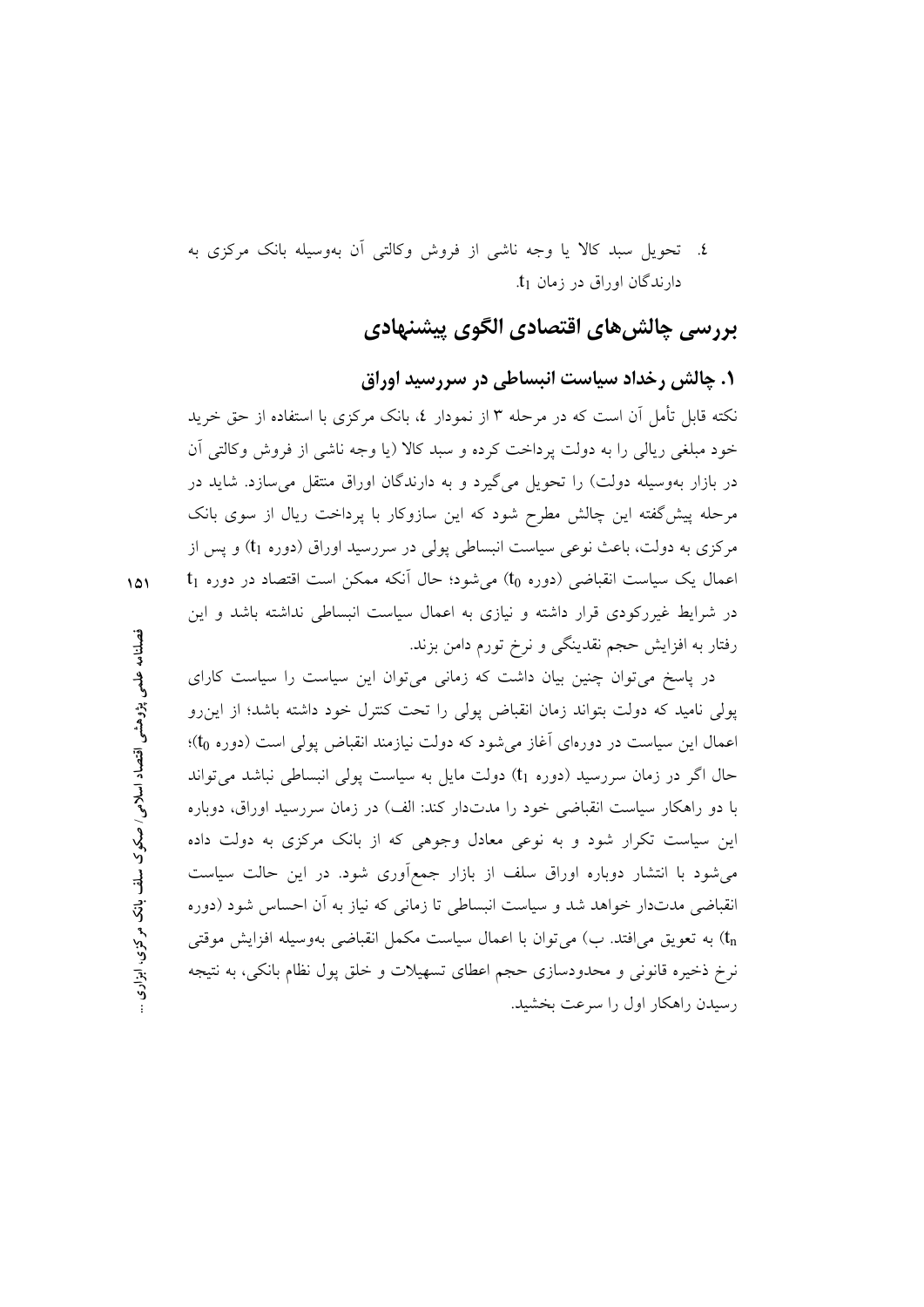### ۲. چالش عدم توان نماینده ناشر در فروش اوراق

اگر تمام اوراق در بازار ثانویه در یک زمان محدود به نماینده ناشر مرجوع شود و وی نتواند آن را در بازار دوباره بفروشد، سیاستگذاری با مشکل روبهرو می شود. در یاسخ باید عنوان کرد که در شرایط طبیعی در هر زمان، مقداری از اوراق نزد نماینده ناشر و مقداری دیگر نزد افراد حقیقی و حقوقی باقی خواهد بود؛ چرا که با توجه به تعدد فعالان بازار ثانويه و قيمت اوراق، در بلندمدت احتمال ارجاع تمام اوراق به نماينده ناشر و عدم بازفروش آن معادل فرض تقاضای فروش تمام سهام یک شرکت بهوسیله سهامداران در بازار در یک زمان مشخص است که چندان محتمل بهنظر نمی رسد؛ البته باید اذعان داشت در شرايط بحران اقتصادي اين احتمال قابل تصور خواهد بود و اين در حالي است كه اين مشکل برای تمام ابزارها مشکل آفرین است. در این شرایط می توان با ارائه تدبیرهایی اثرهای سوء آن را کاهش بخشید.

پاسخ دیگر آن است که نقش بازارگردانی در این شرایط بحرانی بسیار ضروری و مفید خواهد بود. اصطلاح بازگردانی به معنای فعالیتهایی است که با هدف تنظیم عرضه و تقاضاً، تجديد دامنه نوسان قيمتها و افزايش نقدشوندگي اوراق بهادار انجام مي شود. بازارگردان موظف است در شرایط ضروری سفارشهای خریدوفروش خود را با رعایت سه شرط به انجام برساند: الف) قیمتهای پیشنهادی در این سفارشها باید در دامنه مجاز نوسان باشند. ب) تفاوت بین کمترین قیمت خرید در سفارشهای خرید و بیشترین قیمت فروش در سفارشهای فروش بازارگردان، حداکثر برابر دامنه موردنظر باشد. ج) حجم سفارشهای خریدوفروش باید با یکدیگر برابر و هر یک معادل یا بیش از حداقل سفارش انباشته باشد. در صورتی که در اثر انجام معامله، حجم سفارش خرید یا فروش کمتر از حداقل سفارش انباشته شود یا تساوی میان آنها از بین برود، بازارگردان موظف است جهت برقراری تعادل در بازار حجم سفارش های پیش گفته را با یکدیگر برابر و معادل یا بیش از حداقل سفارش انباشته كند.

فصلنامه علمی پژوهشی اقتصاد اسلامی ⁄ عیسوی. ႜၟ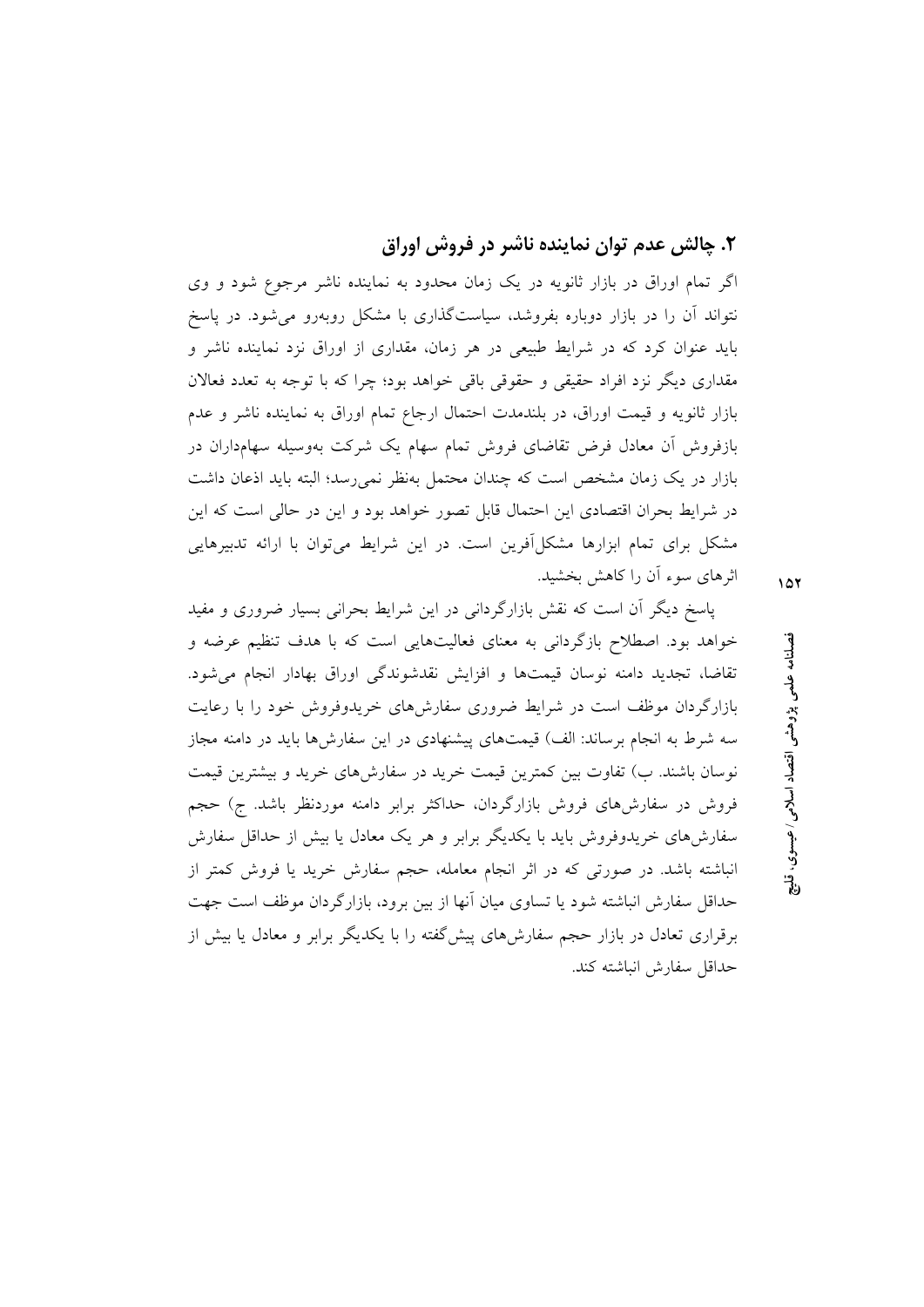۳. چالش عدم تناسب عملکردی بانک مرکزی با الگوی پیشنهادی

با توجه به ماهیت سبد کالایی پیشنهادی، احتمال تقاضای دریافت فیزیکی کالا از سوی خریداران اوراق به مراتب اندک خواهد بود. گرچه در صورت ارائه این درخواست نیز سبد کالا مستقیم از دولت به دارنده اوراق منتقل می شود؛ اما در حالت غالب که دولت وکیل در فروش سبد كالا (توكيل) مي شود، بانك مركزي فقط واسطه انتقال وجوه و مبالغ فروش سبد کالایی از دولت به دارندگان اوراق میشود. از این حیث بانک مرکزی عملیات خاصی مبنی بر فعالیت اقتصادی یا تولیدی انجام نمی دهد؛ حتی می توان پیشنهاد کرد که تمام این واسطهگریها بهوسیله یک یا چند بانک یا شرکت تأمین سرمایه به نیابت از بانک مرکزی انجام پذیرد و در برابر أن حقالوكاله دریافت كنند. بدیهی است نقش عمده بانک مركزی در این ابزار، نقش سیاستگذاری و اعطای وکالت در این روند خواهد بود.

#### ٤. مديريت , يسك

مهمترین ریسکهای مدل پیشنهادی را میتوان در دو مورد ریسک اعتباری و ریسک نوسانهاي قيمتي خلاصه كرد:

#### الف) مدیریت , پسک اعتباری

چنانکه دارنده اوراق مایل به تحویل فیزیکی سبد کالایی در سررسید باشد، باید در تاریخ مشخص سبد کالایی به وی تحویل داده شود. جهت مدیریت ریسک اعتباری که ناشی از عدم تحویل سبد کالایی در سررسید است، میتوان از دریافت وثیقههای مطمئن، مشتقات اعتباري مانند سواَپ نكول اعتباري (Credit Defult Swap) (CDS) يا وضع جرايم تأخير استفاده کرد. هماکنون در بورس کالای ایران جهت مدیریت ریسک عدم تحویل کالای مورد سلف از جريمه تأخير استفاده مىشود. بديهى است وضع جريمه تأخير انگيزه تأخير را کاهش داده و ریسک ناشی از این رخداد را حداقل می سازد.

#### ب) مدیریت ریسک نوسان های قیمتی

از اّنجا که ممکن است قیمت سبد کالایی از دوران خرید سلف تا سررسید، نوسان فراوانی داشته باشد و دارندگان اوراق را با ریسک بالایی روبهرو سازد و جذابیت و کارایی آن را

فصلنامه علمی پژوهشی اقتصاد اسلامی / صکوک سلف بانک مرکزی، ابزاری

 $10r$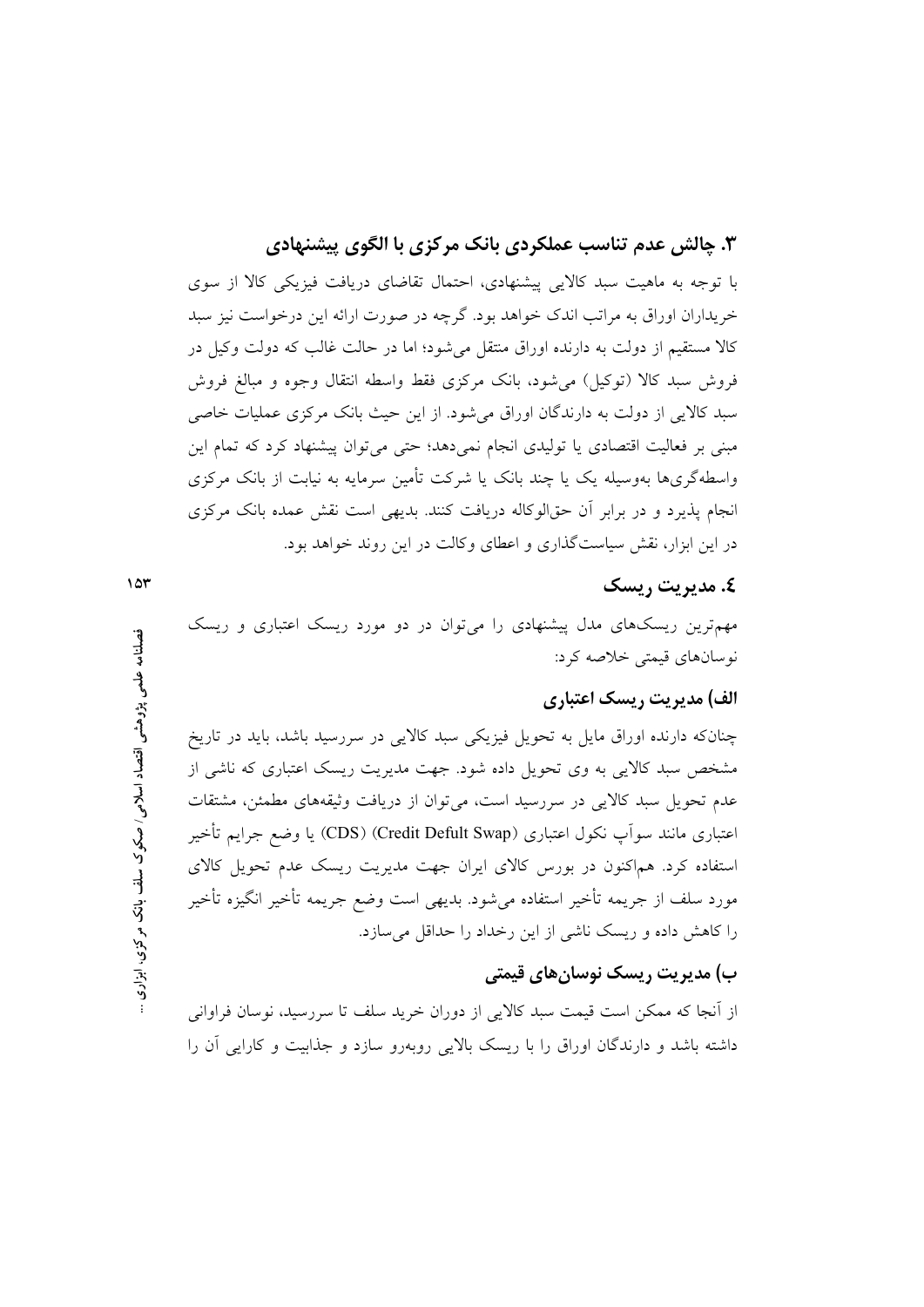تحتالشعاع قرار دهد، می توان از قراردادهای تبعی اختیار معامله استفاده کرد. روش کار به این صورت است که ناشر در کنار قرارداد اصلی سلف، حق اختیار فروش سبد کالای مورد سلف را به قیمت معیّن در سررسید به خریداران سلف میفروشد و در برابر حق اختیار خرید سبد کالای مورد سلف را به قیمت معیّن در سررسید از خریداران سلف میخرد. شایان ذکر است در این شرایط خریداران سلف (دارندگان اوراق) می توانند در سلف موازي كه سبد كالا را به فرد ديگري مي فروشند، اين دو حق اختيار را به خريدار جديد منتقل كنند.

فرض می شود P1 قیمت سبد کالایی که طی قرارداد اختیار خرید بین بانک مرکزی و دولت منعقد می شود، P2 قیمت سبد کالایی هنگام خرید اوراق (قیمت پیش(وش سبد کالا)، P3 قیمت بازاری سبد کالا در سررسید که فرد میتواند با فروش سبد در بازار (شخصاً یا بهوسیله وکیل) به آن دست یابد، باشد. نیز اختیار فروش بر روی قیمت  $\mathrm{P_A}$  و  $P_2$ اختیار خرید بر روی قیمت  $P_{\rm B}$ بین بانک مرکزی و دارندگان اوراق بسته شده است ( $\rm{P_{2}}$ 

و P $_{\rm GB}$  حق|لوکاله بانک مرکزی برای فروش سبد کالا در بازار و  $_{\rm CG}$  حق|لوکاله  $_{\rm PLS}$  ( $_{\rm B}$  / $_{\rm B}$ دولت برای فروش سبد کالا در بازار است.

 $\epsilon$ نایر قیمت سید کالایی در سررسید (P3) چهار حالت قابل تصور است: الف) اگر قیمت سبد کالایی در سررسید زیر P<sub>A</sub> بود، دارندگان اوراق برای آنکه خیلی متضرر نشوند، از اختیار فروش خود استفاده کرده و سبد کالا را به ناشر به قیمت  $\rm P_A$  میفروشند. ب) اگر قیمت سبد کالایی در سررسید بالای  $\rm P_B$  بود، ناشر از اختیار خرید خود استفاده کرده و سبد کالا را از دارنده اوراق به قیمت  $P_{\rm B}$  میخرد. ج) اگر قیمت سبد کالایی در سررسید بین  $\rm P_A$  و  $\rm P_B$  بود و فرد مایل به داشتن سبد کالا بود، می تواند با اثبات داشتن شرایط، سبد  $P_B$  کالا را بهطور فیزیکی تحویل بگیرد. د) اگر قیمت سبد کالایی در سررسید بین  $P_A$  و بود اما فرد مایل به داشتن سبد کالا نبود، میتواند ناشر را وکیل کرده تا سبد کالای وی را در بازار فروخته و پس از کسر حقالوکاله خود، مابقی وجوه را به وی بیردازد و با وی تسويه نقدي كند.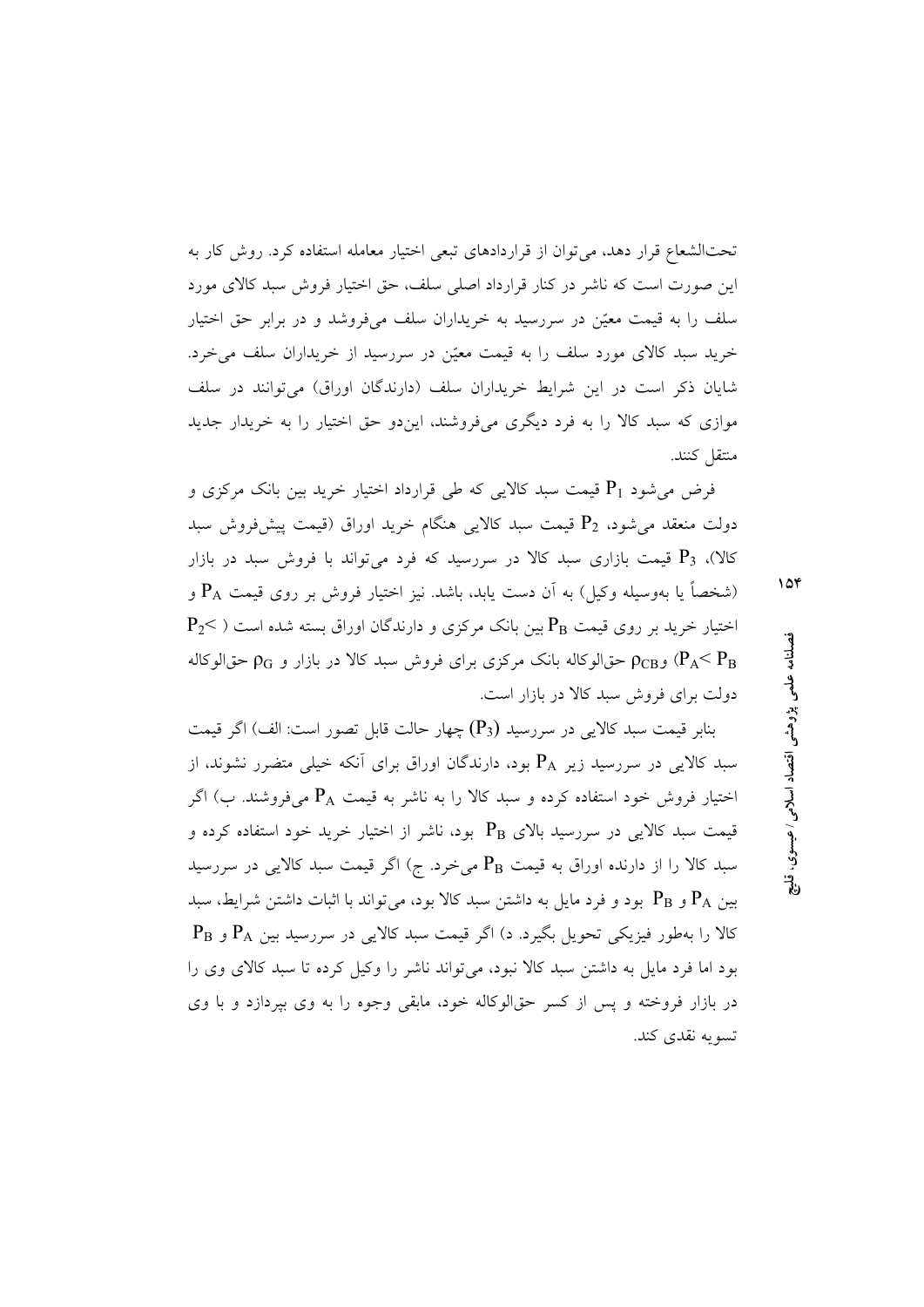| حالت<br>چهارم                                                                                | حالت سوم                                                                                                      | حالت دوم                                                                                                 | حالت اول                                                                                              |                       |
|----------------------------------------------------------------------------------------------|---------------------------------------------------------------------------------------------------------------|----------------------------------------------------------------------------------------------------------|-------------------------------------------------------------------------------------------------------|-----------------------|
| $P_A$ < $P_3$ < $P_B$                                                                        | $P_A$ < $P_3$ < $P_B$                                                                                         | $P_3 > P_B$                                                                                              | $P_3 < P_A$                                                                                           | $P_3$ وضعیت           |
| اگر فرد مایل به<br>داشتن سبد کالا بود.<br>میتواند سبد کالا را<br>بەطور فيزيكى<br>تحويل بگيرد | اگر فرد مایل به داشتن<br>سبد کالا نبود، میتواند<br>ناشر را وکیل کرده تا<br>سبد کالای وی را در<br>بازار بفروشد | ناشر از اختیار خرید خود<br>استفاده کرده و سبد کالا<br>را از دارنده اوراق به<br>قيمت P <sub>B</sub> مىخرد | دارنده اوراق از اختیار<br>فروش خود استفاده<br>میکند و سبد کالا را<br>$P_A$ به ناشر به قیمت<br>مىفروشد | اقدام                 |
| از سبد کالا استفاده<br>مى كند                                                                | $P_3 - P_{2}$ - $\rho_{CB}$ - $\rho_G$<br>سود ميانه                                                           | $\mathbf{P}_\mathrm{B}-\mathbf{P}_2$<br>سود حداکثری                                                      | $\boldsymbol{P}_A-\boldsymbol{P}_2$<br>سود حداقلي                                                     | عايدي دارنده<br>اوراق |
| $\mathbf{P}_2-\mathbf{P}_1$                                                                  | $P_2 - P_1 + \rho_{CB}$                                                                                       | $\mathbf{P}_2$ -P <sub>1</sub> – P <sub>B</sub> + P <sub>3</sub>                                         | $P_2 - P_1 - P_A +$<br>$P_3$                                                                          | عايدي بانك<br>مركزي   |
| $P_3 - P_1$                                                                                  | $P_3 - P_1 + \rho_G$                                                                                          | $P_3 - P_1$                                                                                              | $P_1 - P_3$                                                                                           | عايدى دولت            |

ممکن است این شبهه پدید آید که در زمانی که قیمت سبد کالایی در سررسید بالای بود و ناشر از اختیار خرید خود استفاده کرده و سبد کالا را از دارنده اوراق به قیمت می خرد، این فروش دوباره سبد کالا به قیمت  $\rm P_B$  به ناشر، بیع|لعینه است. در پاسخ باید  $\rm P_B$ گفت این یک اختیار خرید مستقل از قرارداد صکوک سلف است و هیچ وابستگی و مشروطیتی نسبت به هم وجود ندارد. به این صورت که در سررسید حتی اگر قیمت بسته کالای مورد سلف بالای  $\rm P_B$  بود باید آن بسته کالا به دارنده اوراق تحویل شود و پرونده قرارداد سلف بسته میشود؛ سپس براساس حق اختیاری که ناشر در اختیار دارد سبد کالایی با همان ویژگیها را باید با قیمت  $\mathrm{P}_\mathrm{B}$  از فرد تحویل بگیرد. حال میخواهد این همان سبد کالایی باشد که طی قرارداد سلف به وی منتقل نهایی شده یا یک سبد کالایی جدید باشد. بدیهی است که دارنده اوراق جهت کاهش هزینههای خود همان سبد کالایی که طی صکوک سلف خریده است را به ناشر برمیگرداند. به عبارتی آن را بدون نقل وانتقال

 $\sqrt{20}$ 

فصلنامه علمی پژوهشی اقتصاد اسلامی/ صکوک سلف بانک مرکزی، ابزاری ..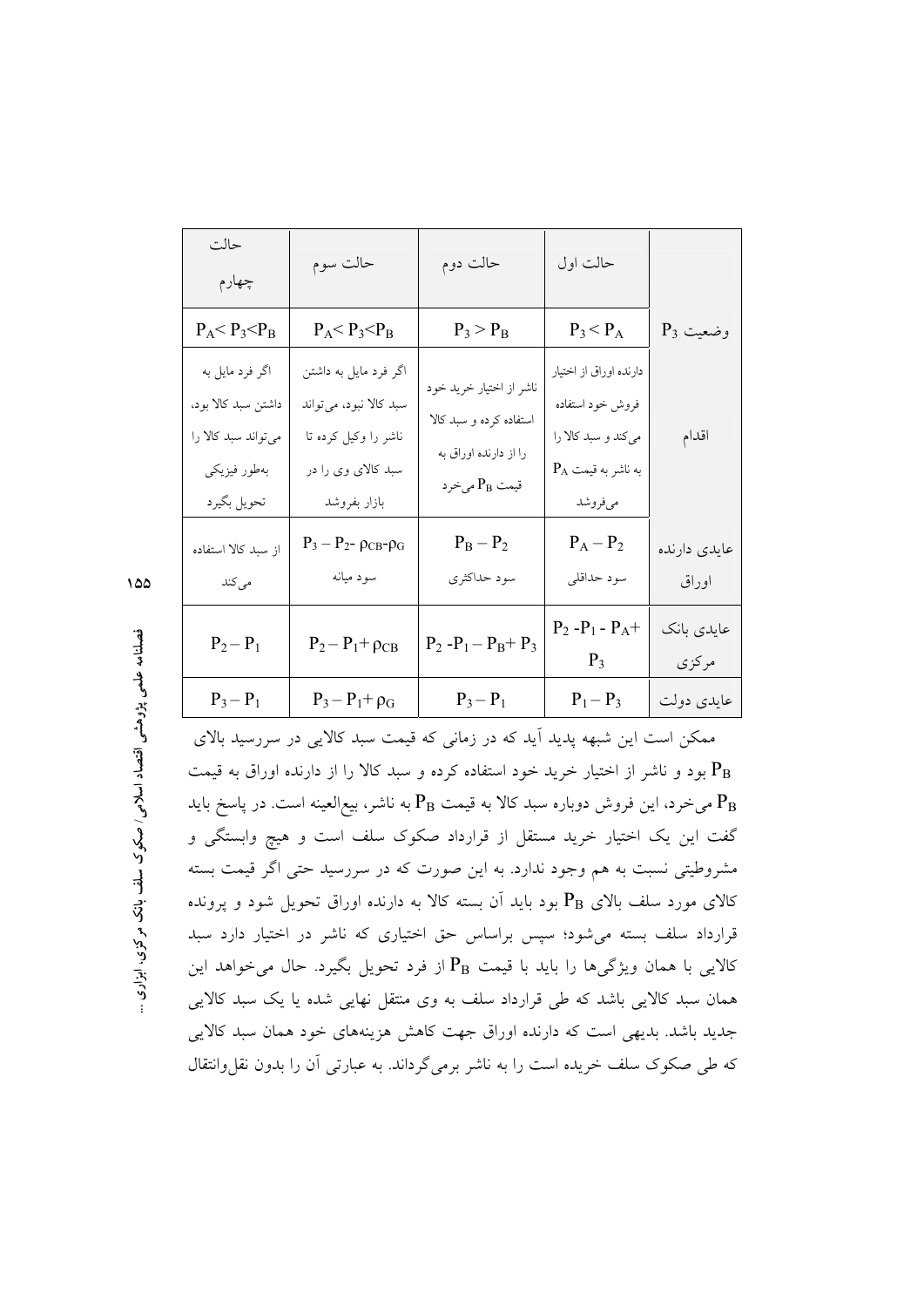فیزیکی با قیمت  $\rm P_B$ با ناشر معامله میکند؛ از این٫رو فسخ یا به نتیجه نرسیدن قرارداد دوم به صحت قرارداد اول لطمهای وارد نمیسازد و شبهه بیع العینه رفع می شود.

# جمع بندی و نتیجه گیری

ثمره تحقیق پیش رو، ارائه الگوی پیشنهادی انتشار صکوک سلف بانک مرکزی در کنار انعقاد قرارداد حق خرید سبد کالایی از دولت بهعنوان ابزاری مشروع برای سیاستگذاری پولی بوده است. این الگو این امکان را فراهم میسازد که در زمانهایی که سیاستگذار احساس می کند لازم است حجم یول از بازار کاهش پابد با استفاده از این ابزار طی یک سیاست پولی انقباضی، به جمعآوری و حبس پول بپردازد. بررسی چالشهای فقهی و اقتصادی الگوی پیشنهادی و ارائه راهکار از دیگر بخشهای تحقیق پیش رو بوده است. از جمله آنکه چالشهایی برای صکوک سلف در بازار ثانویه عنوان شد؛ مانند ممنوعیت فروش دوباره سلف پیش از سررسید که باعث می شود استفاده از صکوک سلف بهعنوان ابزار سیاستگذاری در بازار ثانویه با مشکل روبهرو باشد. برای این مشکل راهکارهایی مانند استفاده از سلف موازی، قرارداد مرکب از سلف موازی و وکالت، قرارداد مرکب از سلف موازی، وکالت و قرض، صلح کالای مورد سلف و همچنین قرارداد مرکب از سلف موازی و حواله ارائه شده است. تحقیق پیش رو پس از نقد و بررسی این راهکارها، روش «قرارداد مرکب از سلف موازی و حواله با حضور نماینده ناشر» را پیشنهاد می کند که ضمن داشتن مزیتهای راهکارهای پیشین، مشکلها و محدودیتهای کمتری نسبت به آنان دارد.

# منابع و مأخذ

- ٢. ابنزهره، حمزه؛ غنية النزوع؛ قم: مؤسسه الامام الصادقﷺ ١٤١٧ق.
- ٣. احمد، خورشيد؛ مطالعاتي در اقتصاد اسلامي؛ ترجمه محمدجواد مهدوي؛ مشهد: ساد بژوهش های آستان قدس رضوی، ١٣٧٤.
	- ٤. جزيري، عبدالرحمان؛ الفقه على المذاهب الاربعة؛ استانبول: [بي نا]، ١٤٠٤ق.
- حر عاملي، محمدبن حسن؛ وسايل الشيعه؛ قم: مؤسسه آلالبيت ﷺ لاحياء التراث،  $\cdot$ .0  $(5)$  {  $\cdot$  9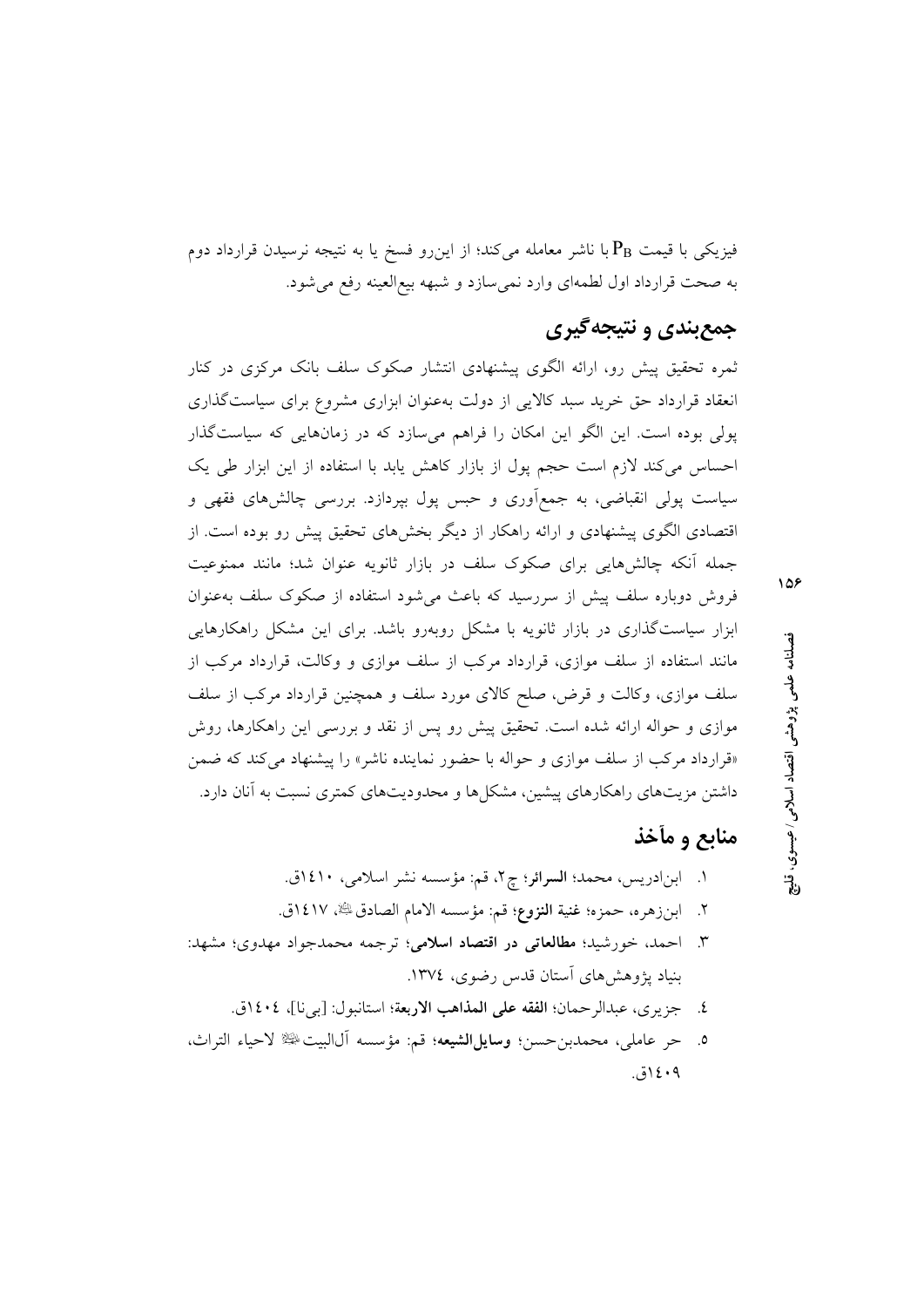- ۸ سایت بانک مرکزی جمهوری اسلامی ایران؛ **بخش ابزارهای سیاست پولی در ایران**.
- ۹. شعبانی، احمد و وهاب قلیچ؛ «قابلیت اوراق بهادار اسلامی در مهار تورم بهعنوان ابزار سیاستی (مطالعه موردی: اوراق مشارکت، اجاره، مرابحه و استصناع)»؛ فصلنامه علمی پژوهشی اقتصاد اسلامی؛ س۱۱، ش۳۶۰. ۱۳۹۰.
- ١٠. شيخ طوسي، محمدبنحسن؛ المبسوط في فقه الاماميه؛ چ٣، تهران: المكتبه المرتضويه لاحياء الأثار الجعفريه، ١٣٨٧ق.
	- ١١. صدر، سيدمحمدباقر؛ اقتصادنا؛ چ١؛ مشهد: انتشارات اعلام اسلامي، ١٣٧٥.
- ۱۲. عاملی، زینالدین (شهید ثانی)؛ مس**الک الافهام**؛ چ۱، قم: مؤسسه معارف اسلامی، ۱۲؛۱۴ق.
- ۱۳. عربی، سیدهادی و محسن معارفی؛ «بررسی مسائل گذار به ابزار غیرمستقیم پولی در کشورهای اسلامی (بررسی فقهی ـ اقتصادی)»؛ دوفصلنامه جستارهای اقتصادی ایران، س ۷، ش ۱۳، ۱۳۸۹.
- ۱٤. فراهانی فرد، سعید؛ «صکوک سلف؛ ابزاری مناسب برای تأمین مالی و پوشش ریسک»؛ فصلنامه علمی پژوهشی اقتصاد اسلامی، س۹، ش۳۳، ۱۳۸۸.
- ۱۵. ـــــــــــــــــــــ **سیاستهای اقتصادی در اسلام**؛ تهران: پژوهشگاه فرهنگ و اندیشه اسلامی، ۱۳۸۱.
- ١٦. قحف، منذر؛ سندات القراض و ضمان الفريق الثالث و تطبيقاتهما في تمويل التنميه في البلدان الاسلاميه؛ جده: جامعه الملك عبدالعزيز، ١٩٨٩م.
- ۱۷. قضاوی، حسین و حسین بازمحمدی؛ «عملیات بازار باز در چارچوب بانکداری بدون ربا؛ مطالعه موردي: اسناد خزانه اسلامي»؛ تهران: يژوهشكده يولي و بانكي، گزارش پژوهشی، ش۹، ۱۳۹۰.
	- ١٨. كليني، محمدبن يعقوب؛ الكافي؛ تهران: دار الكتب الاسلاميه، ١٣٦٥.

فصلنامه علمی پژوهشی اقتصاد اسلامی/ صکوک سلف بانک مرکزی، ابزاری ..

 $10V$